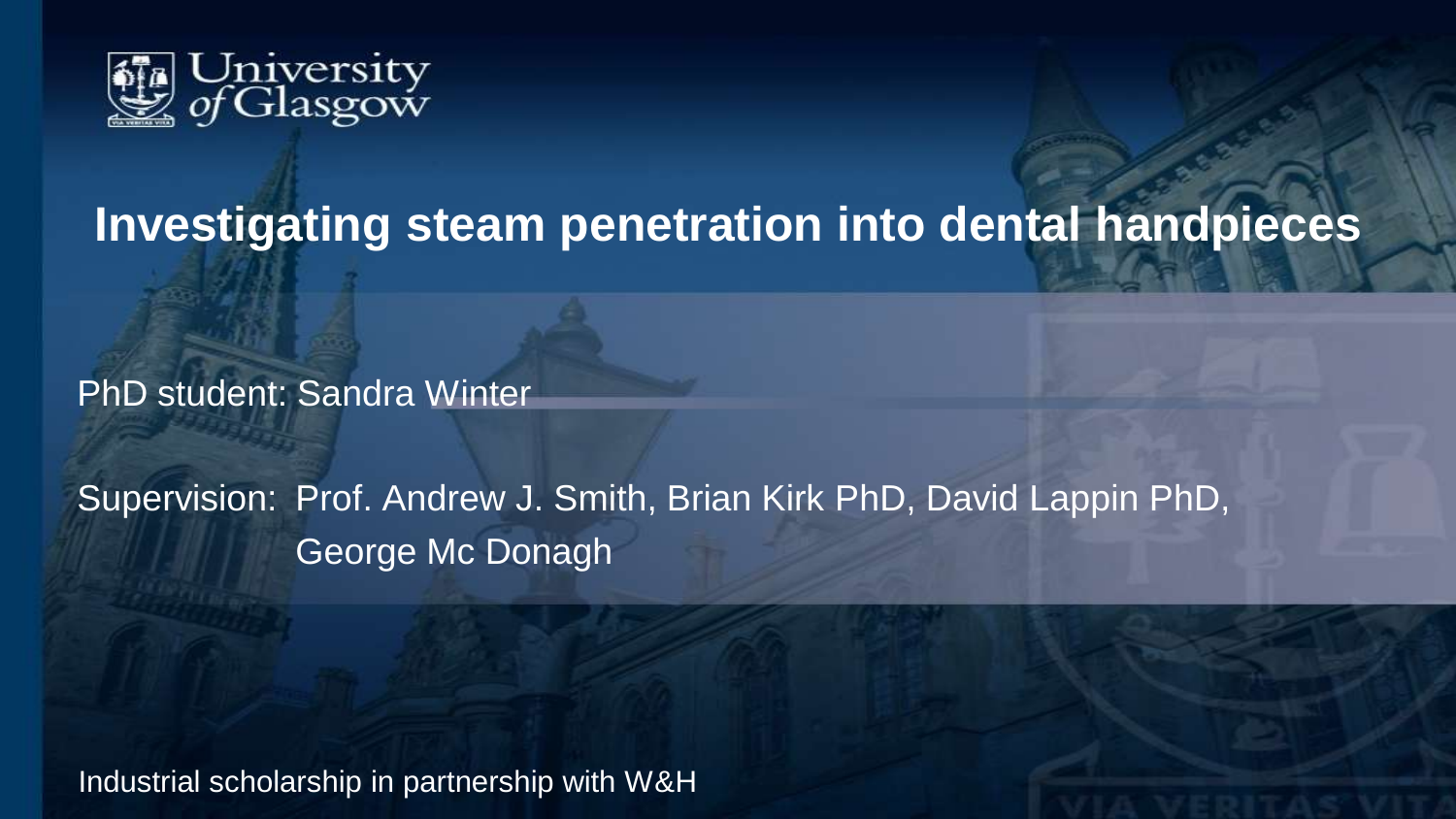

## **Handpiece types:**

Dental turbine: e.g. used to drill tooth





Dental slow speed motor: e.g. used to polish teeth





Straight handpiece: e.g. used for oral surgery



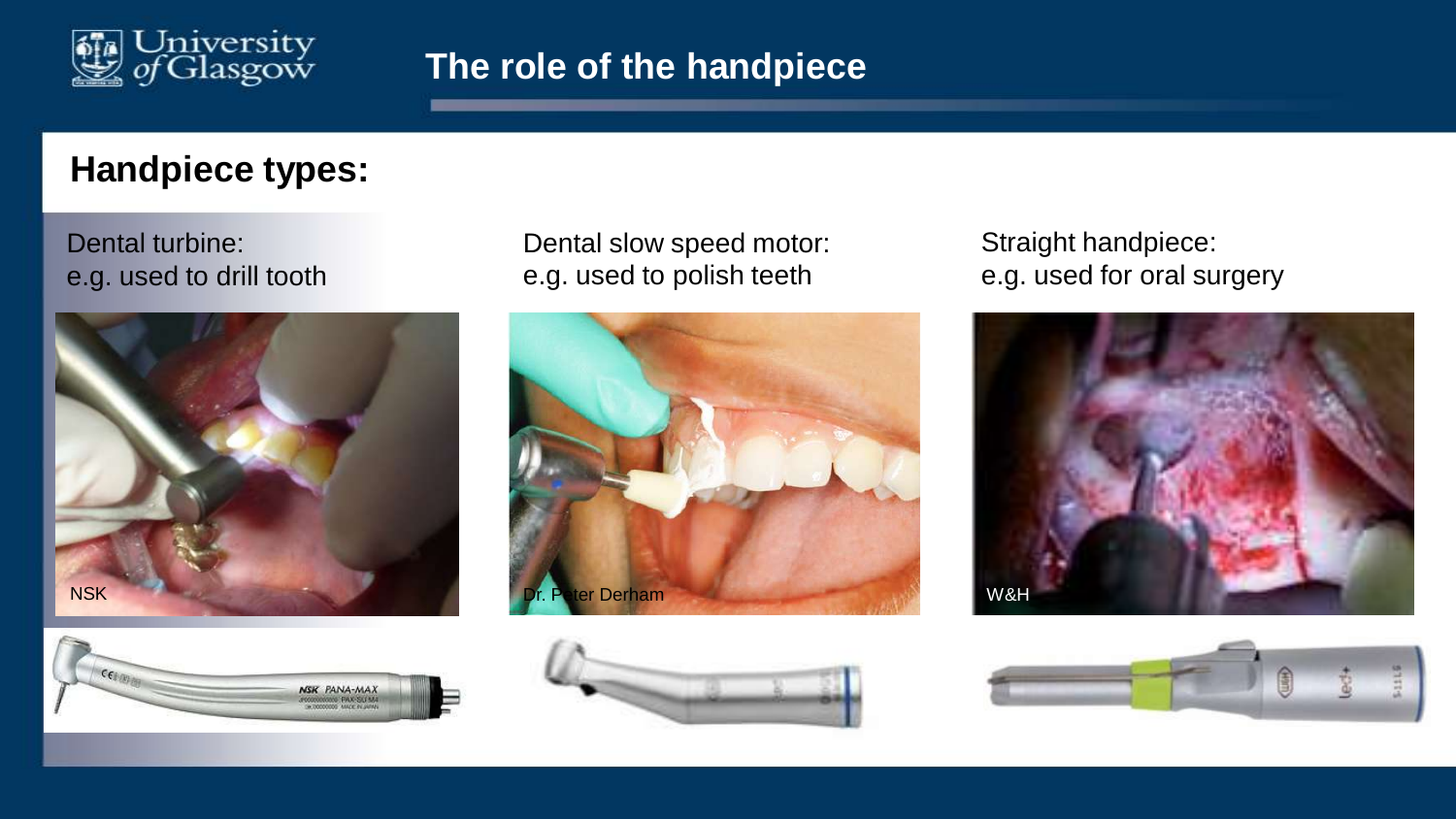

- Handpieces weak link in the dental infection prevention chain
- Handpiece cleaning and sterilization challenging = access to internal components and lumens e.g., stainless steel, D=0.9 mm & L=83 mm, in air driven turbines
- Weight: 42 100g

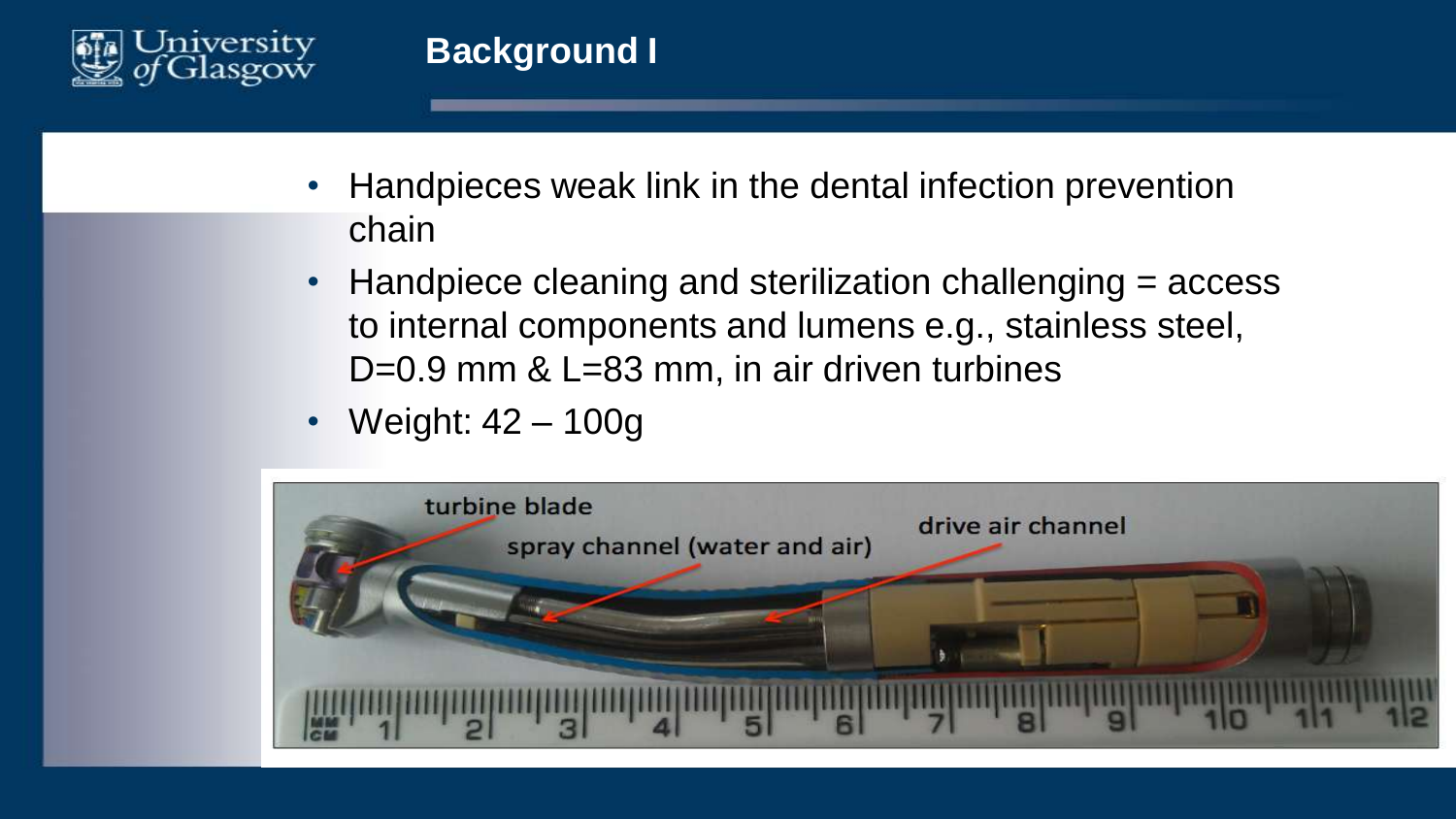

- Critical to remove air to achieve sterilization parameters (Perkins et al. 1956, Bowie et al. 1963)
- Controversies exist on the role of air removal during handpiece sterilization for patient safety (Larsen et al 1997, Andersen et al 1999, Smith et al 2007; Smith 2013)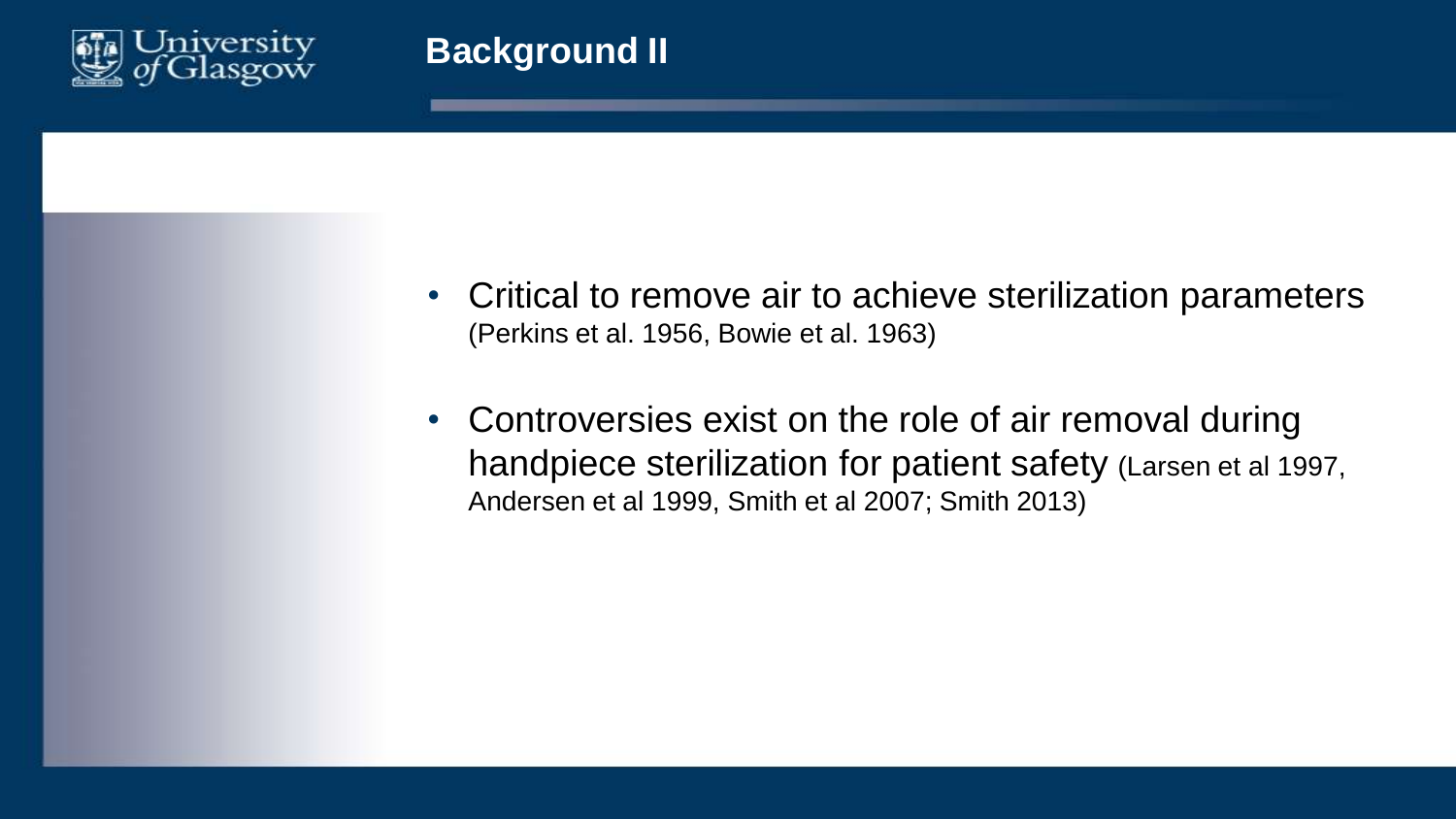

## **Background III**



- The risk of cross contamination has been raised = biofouling inside handpieces
	- HIV (Lewis et al 1992 and 1995)
	- Herpes simplex (Epstein et al 1993, 1995, Hu et al 2007)
	- Vegetative bacteria (Kellett et al 1980, Herd et al 2007, Chin et al 2006)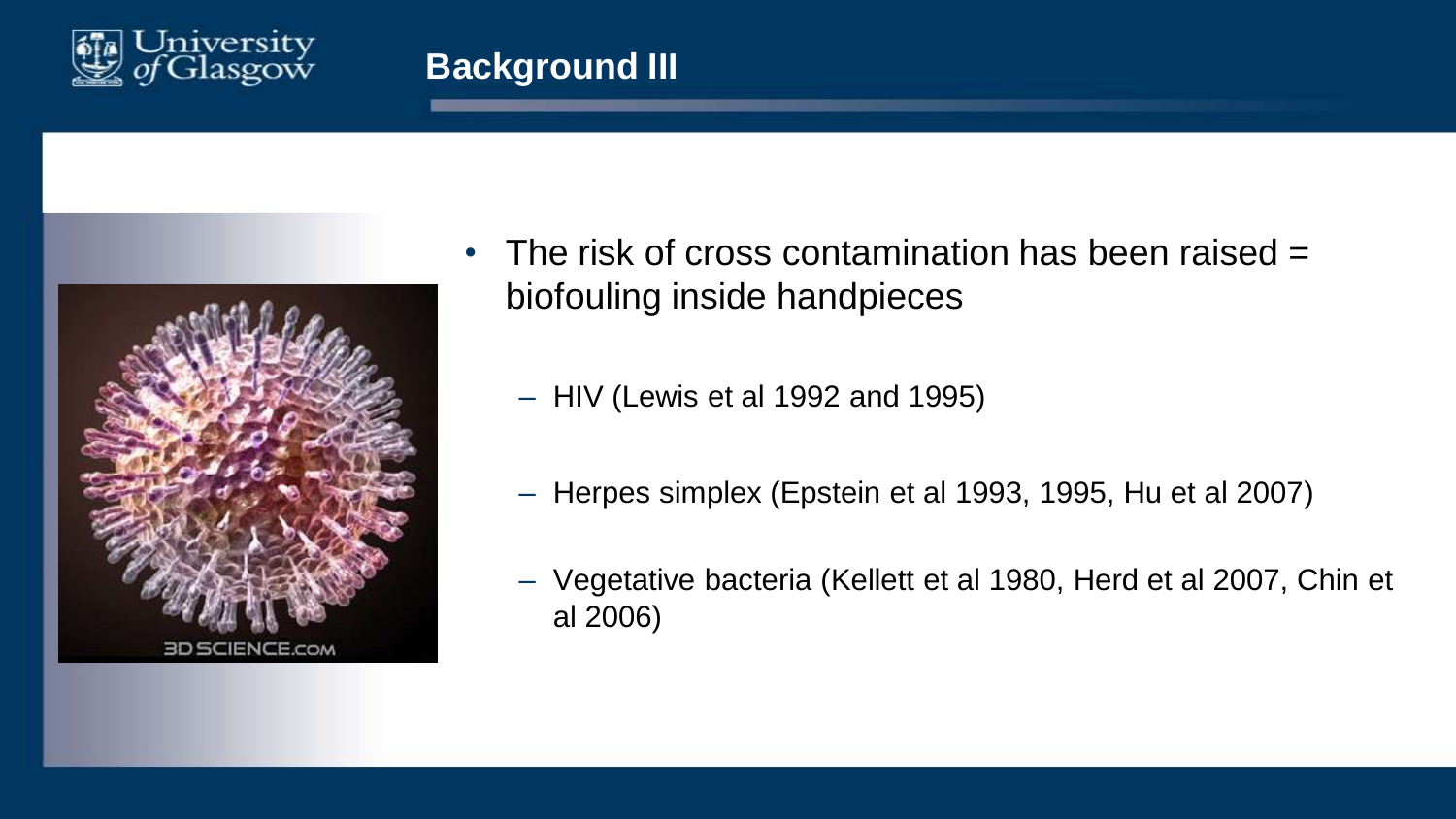

**Aims**

- Investigate steam penetration into dental handpieces
- Investigate steam penetration into process challenge devices (PCD's)
- Using N type and B type bench-top steam sterilization process.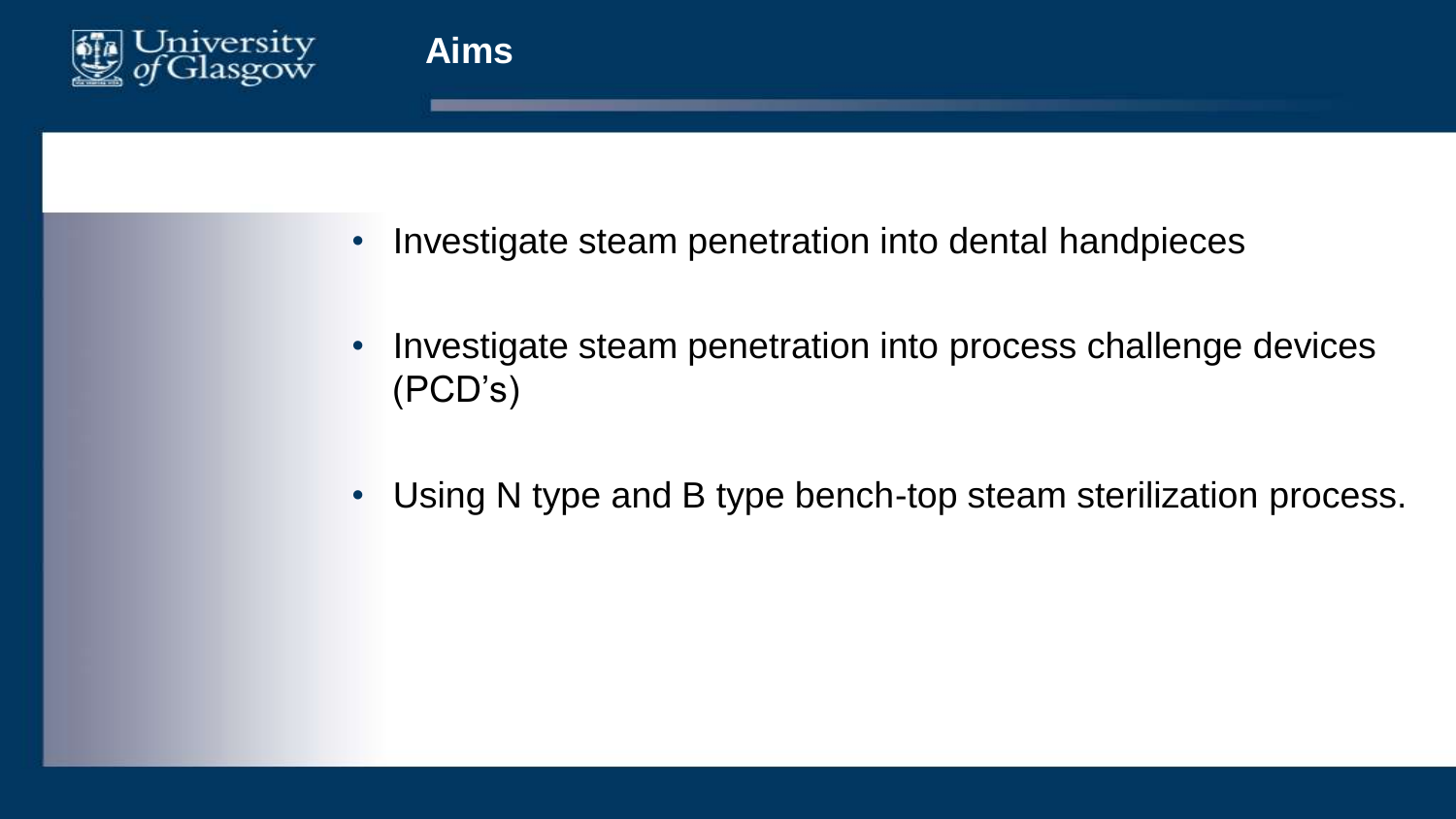

## • Thermometric study

- Investigation steam penetration/air removal in dental handpieces by measuring temperature/time changes
- Chemical indicator study
- Biological indicator study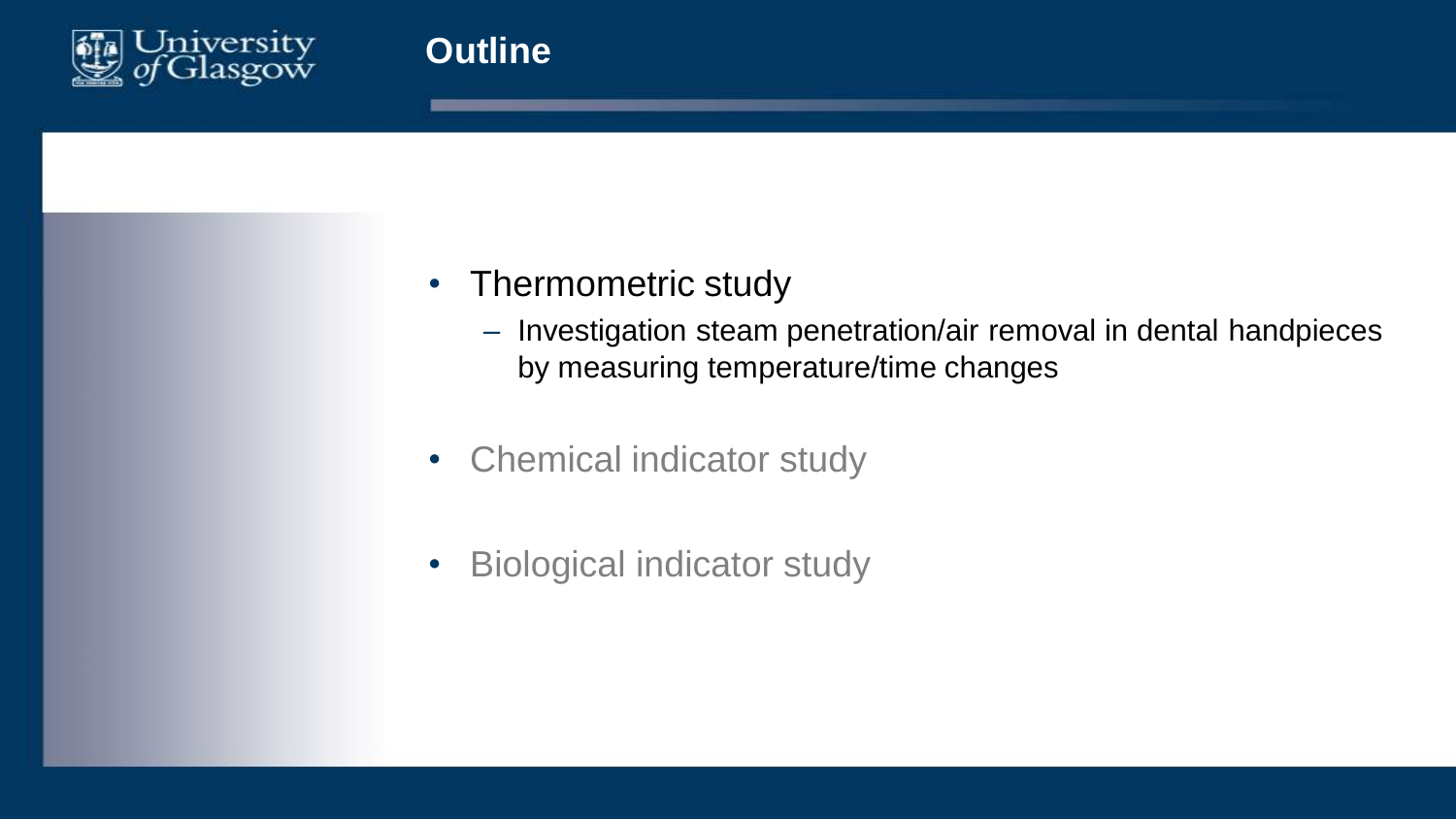

## **Thermometric Study**

- **Method:**
- Type N machines (N=1)
- Handpiece types/makes:
	- Turbines (N=3)
	- Slow speed motors (N=2)
- **Loads** 
	- Small
	- Full (as per sterilizer manufacturer's instructions)
- Orientation of handpieces: horizontal in center of chamber
- Control BDT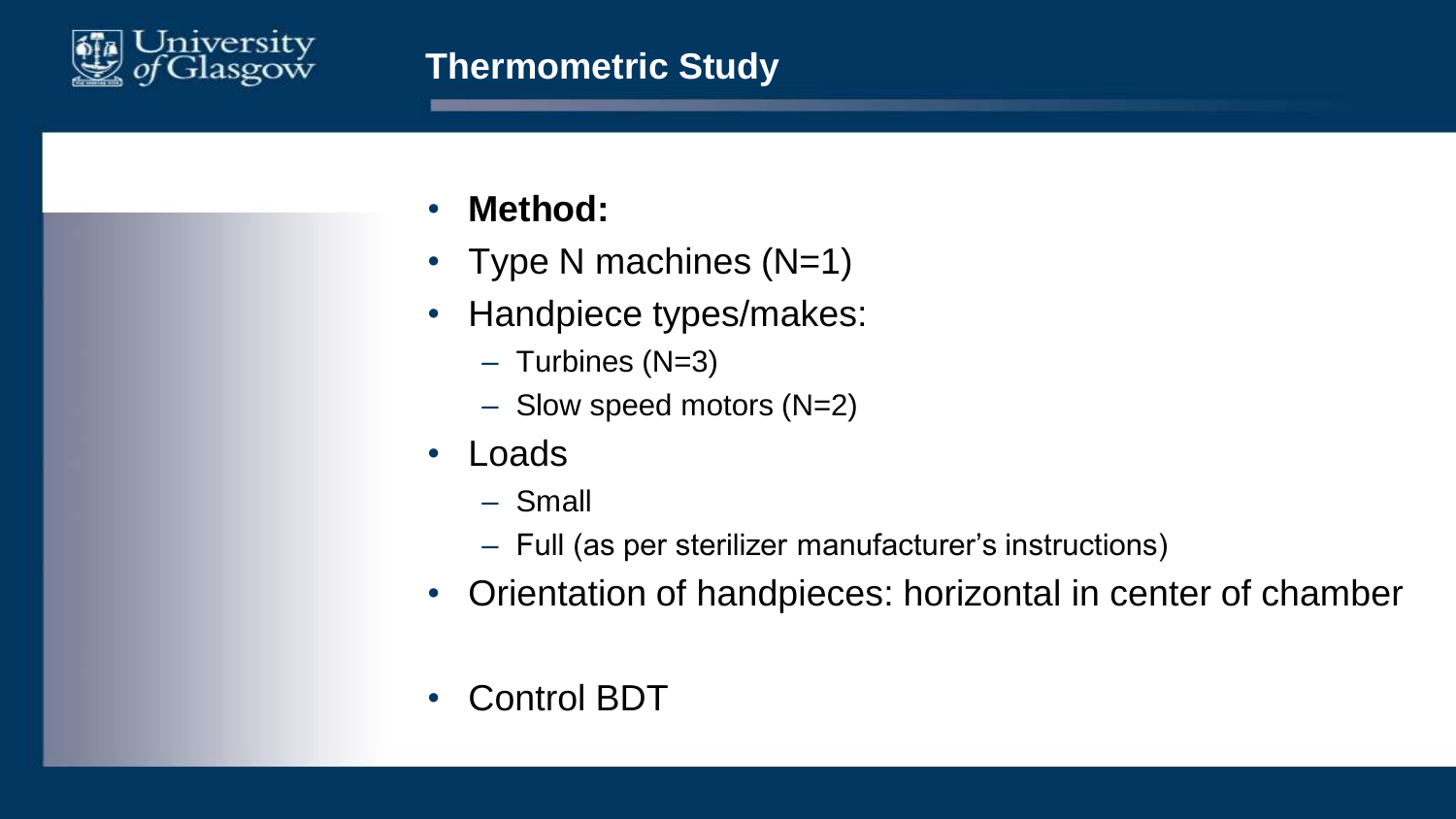

## • **Thermocouple investigations**

– Thermocouple = T type (2 mm x 1 mm, $\blacksquare$ standard error less than 1°C) – Air channel d=2.3 mm, L=80 mm – Thermocouple = T type  $(D = 0.8$  mm, standard error less than 1°C)

– Spray channels d=0.9 mm, L=83 mm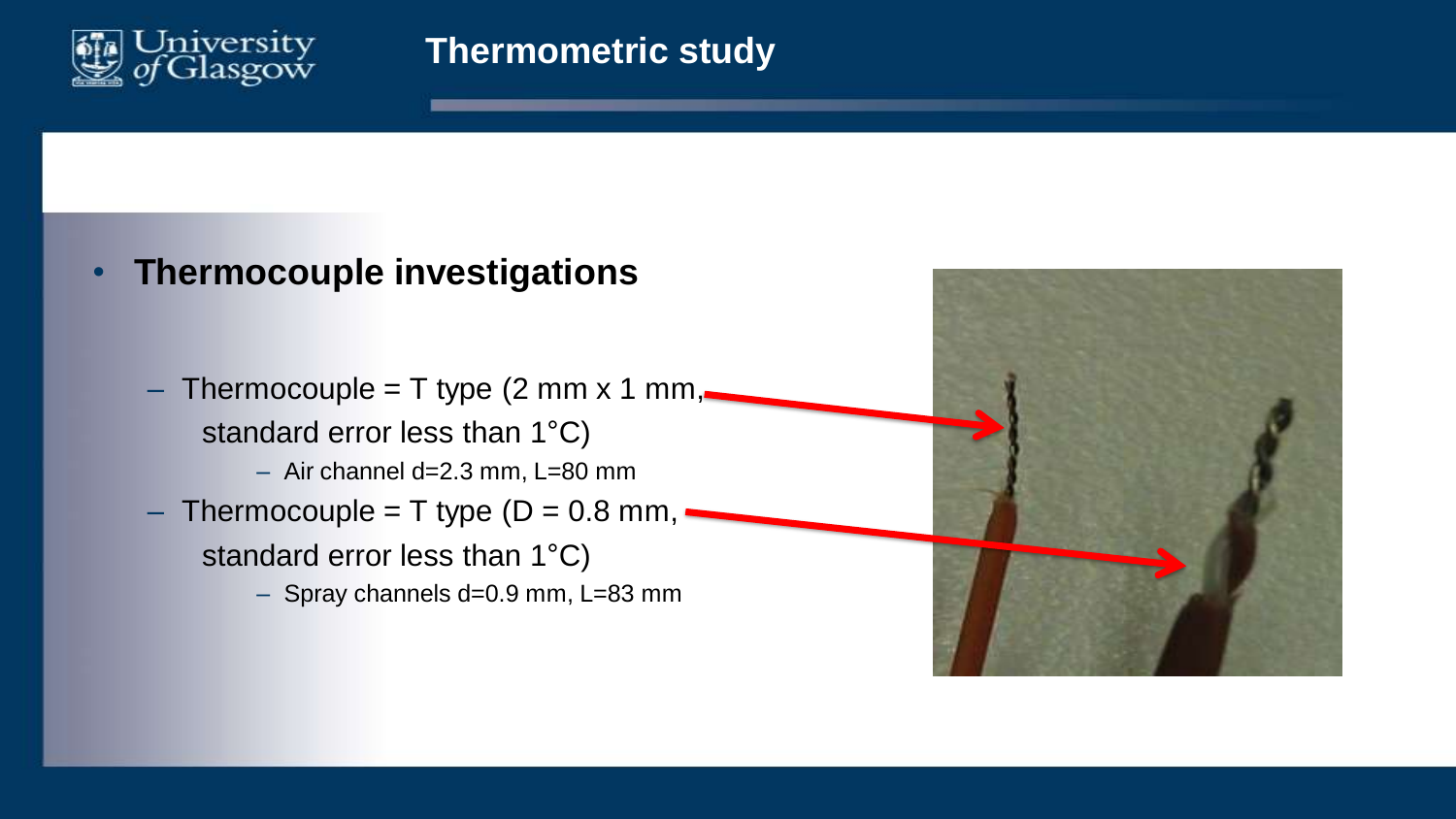

## **Thermometric study**

- **Data logger investigations**
	- Temperature sensors (Teflon, d=2 mm, approx. L=30 cm,  $accuracy \pm 0.05^{\circ}C)$
	- Air channel d=2.3 mm, L=80 mm

– Pressure sensors (accuracy 0.25%)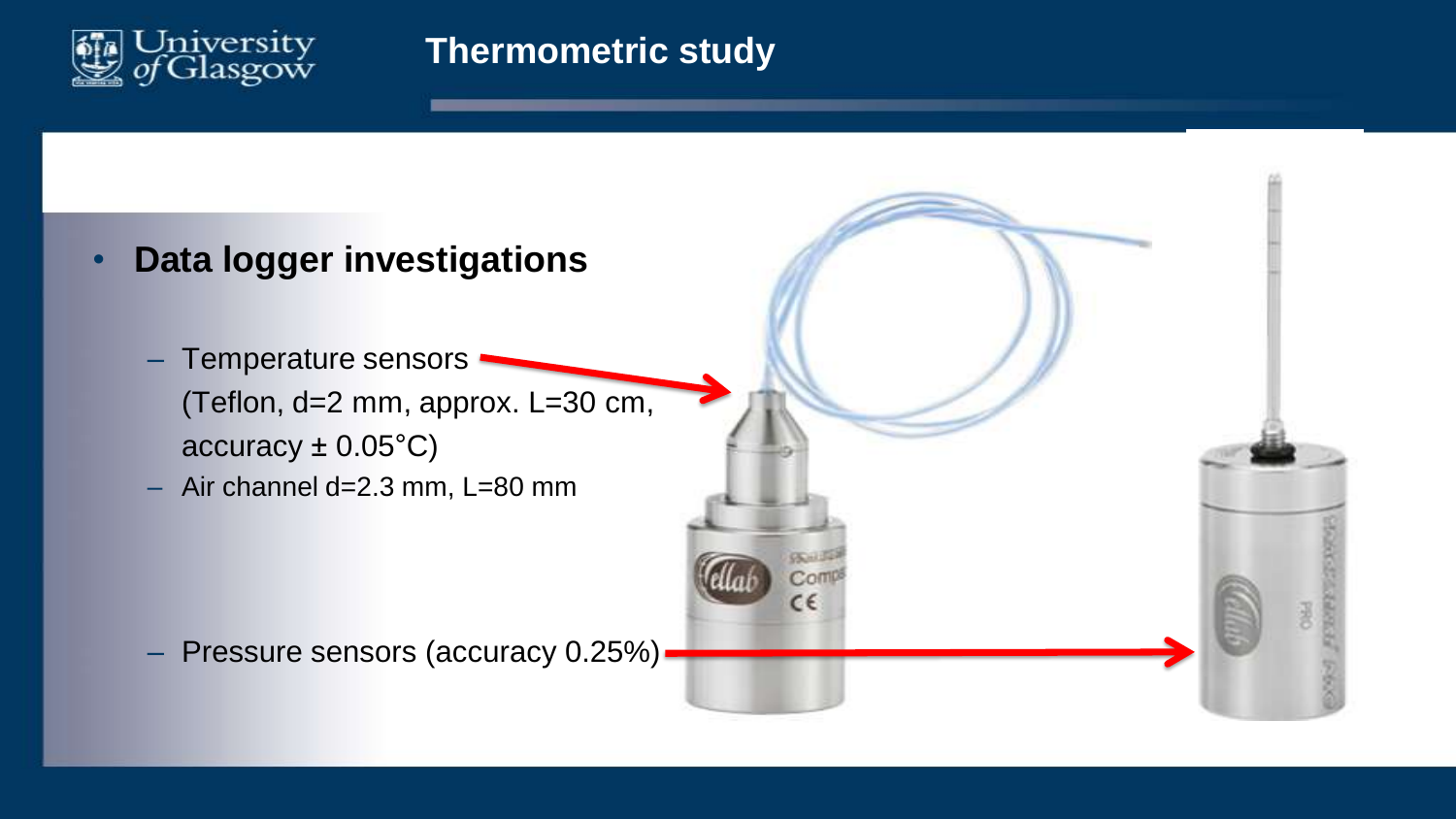

# **Calibration thermocouples:**

Calibration equipment used

- Pressure calibrator (DRUCK)
- Hot block (AMETEK)
- Data logger (ANVILLE 825)

Calibration procedure:

• Thermocouples calibrated every 10 cycles

# **Calibration data loggers:**

• Denmark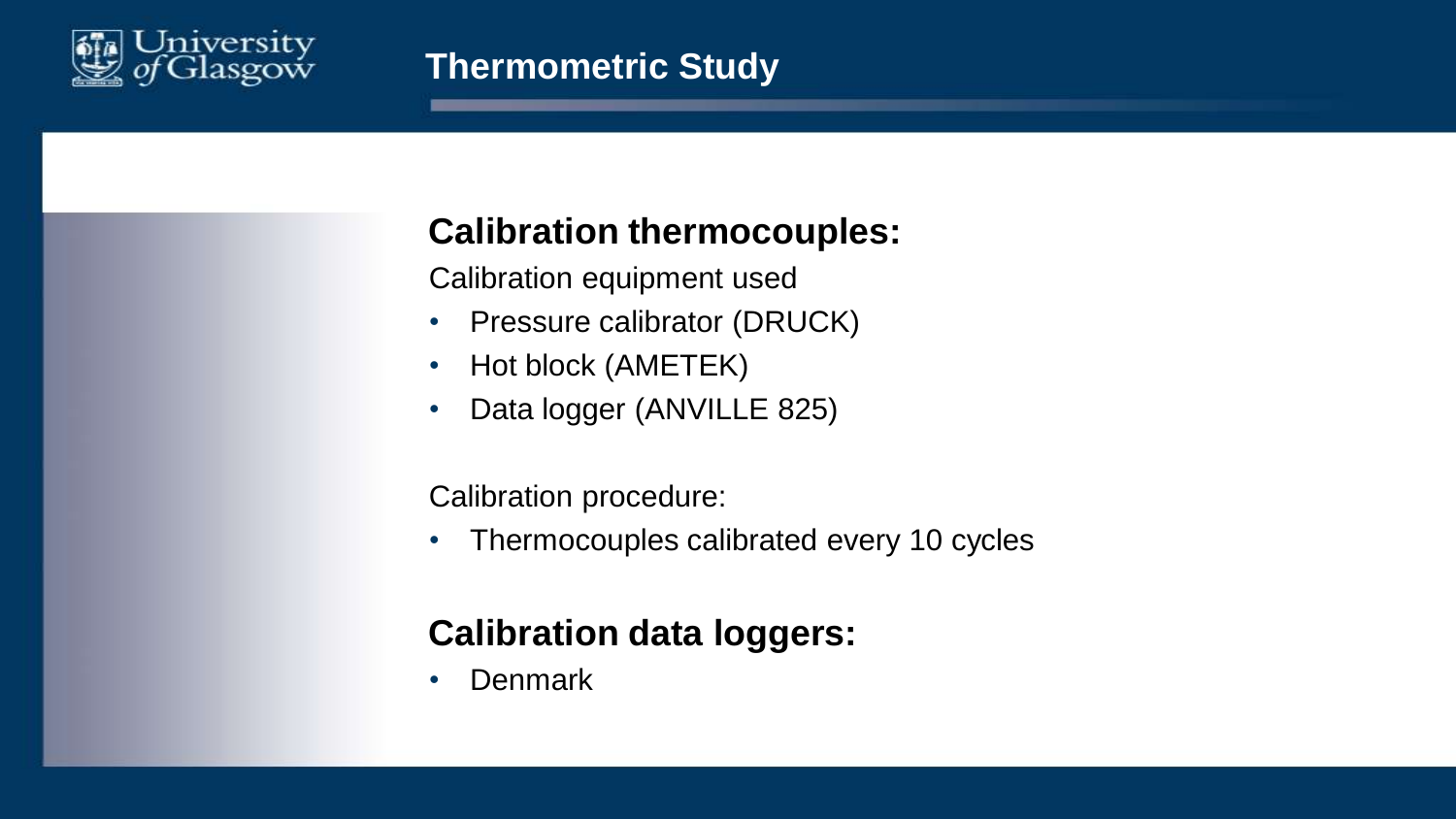

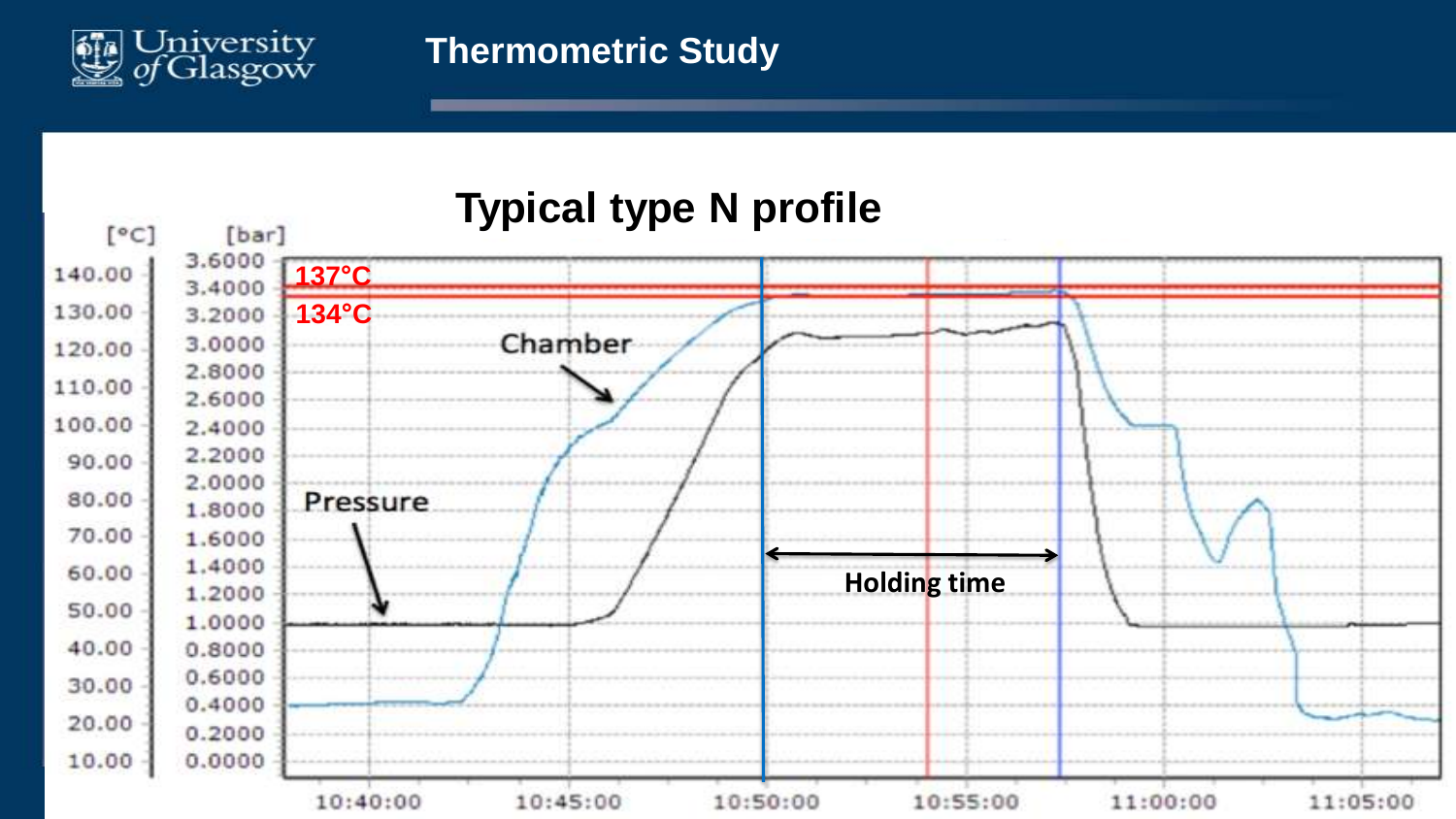

## **Thermometric Study**

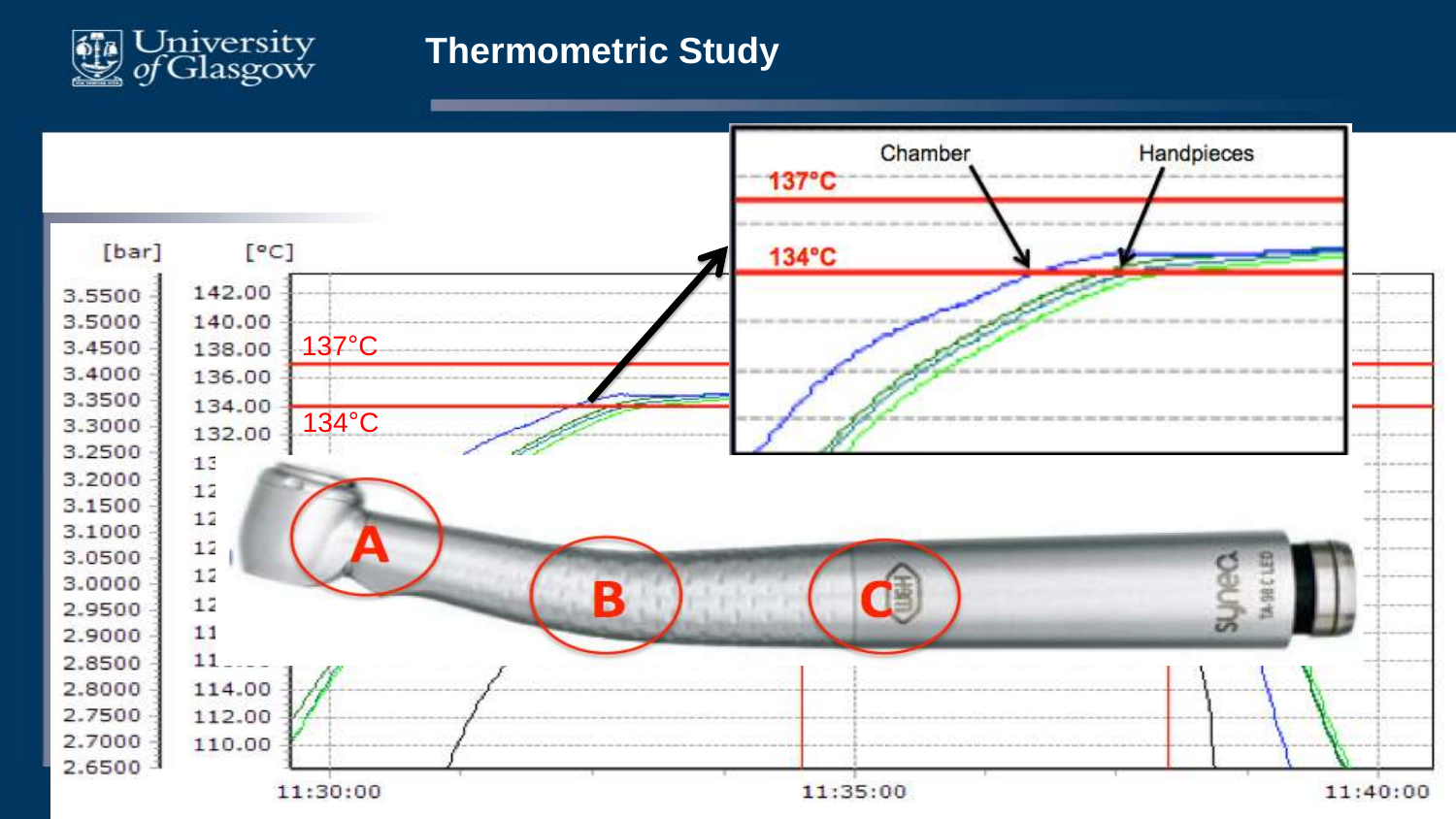

## **Thermometric Study**



**Spray channel D=0.9 mm, L=83 mm, V=0.045 ml**

 $\rightarrow$ Thin thermocouples

**Drive air channel D=2.3 mm, L=80 mm, V=332 ml**

 $\rightarrow$ Regular thermocouples

 $\rightarrow$ ellab data loggers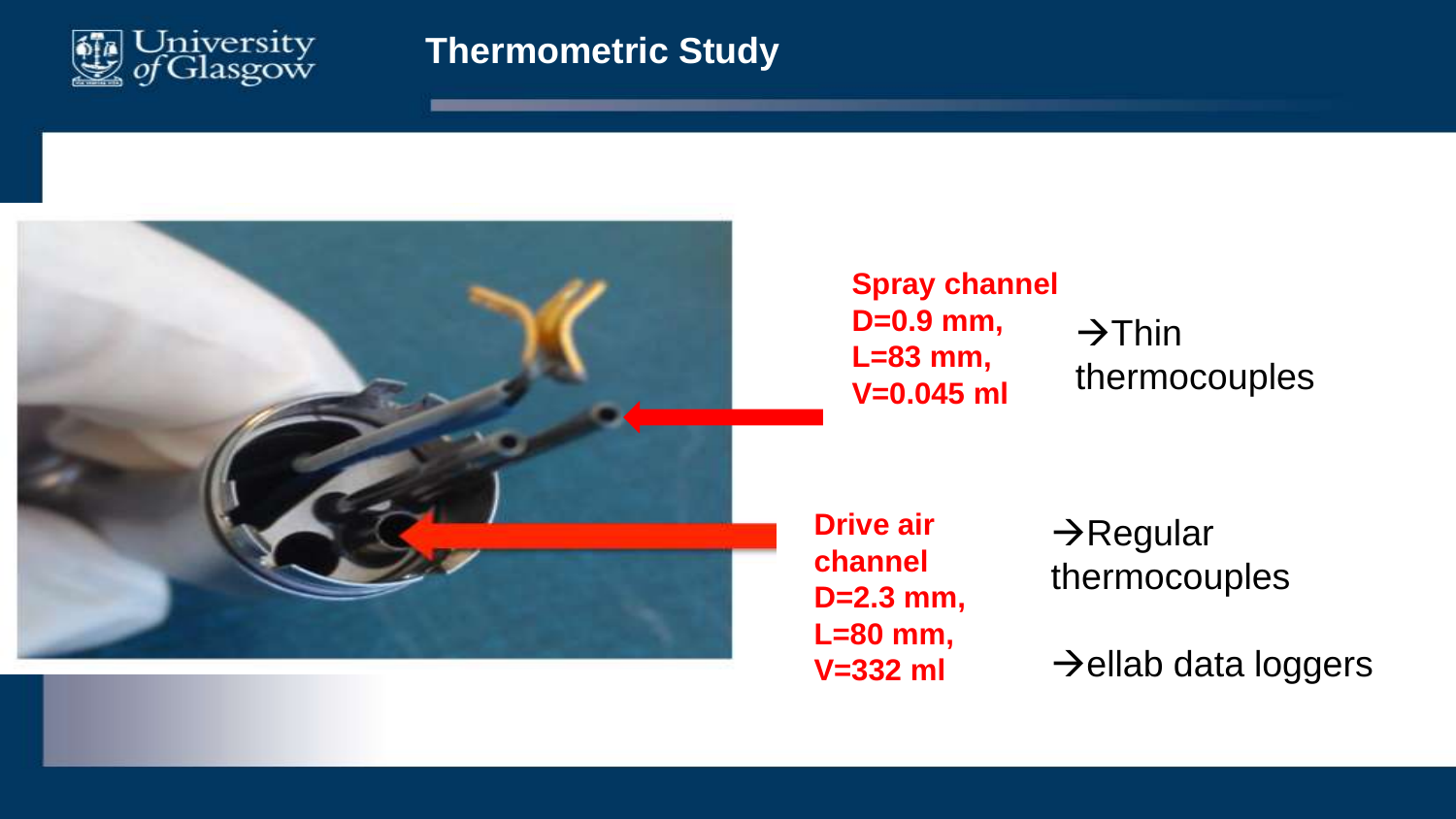

## **Thermometric study - Control**

**Type N BDT**  [bar]  $[°C]$ 142.00 3.5500 3.5000 140.00 Chamber Top BDT 3.4500 138.00 **137°C** 3,4000 136.00 3.3500 134.00 **134°C** 3.3000 132.00 3.2500 130.00 Bottom BDT 3.2000  $\overline{\mathbf{z}}$ 128.00 3.1500 Centre BDT 126.00 3.1000 124.00 3.0500 Pressure 122.00 3.0000 120.00 2.9500 118.00 2.9000 Holding time 2.8500 116.00 14:40:00 14:45:00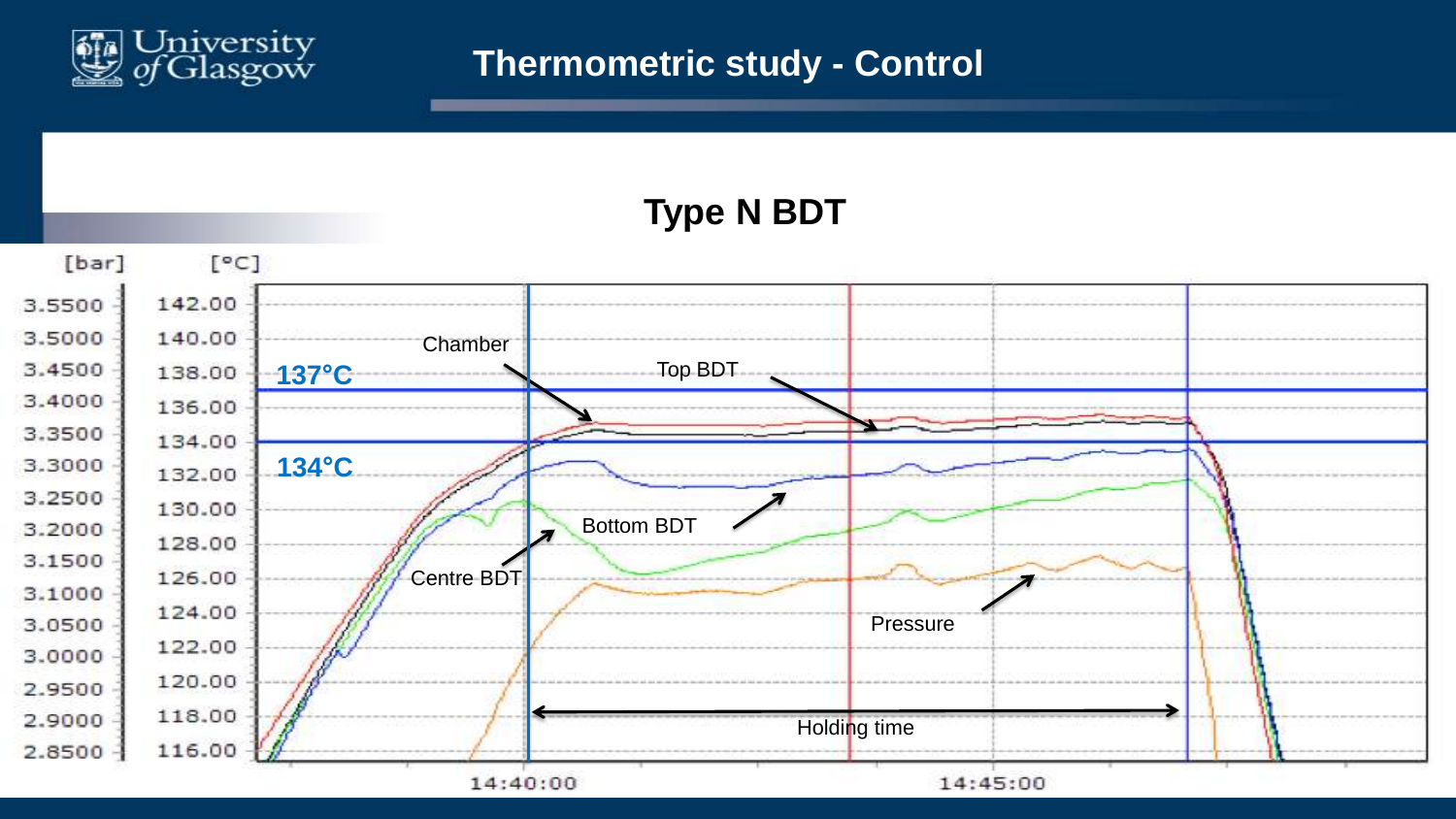

# **Thermometric study - Results**

| $\vert$ N type                                                                | <b>Handpiece</b>    | Handpiece           | Handpiece           | <b>Handpiece</b>    | <b>Handpiece</b>    |
|-------------------------------------------------------------------------------|---------------------|---------------------|---------------------|---------------------|---------------------|
| Manufacturer                                                                  | <b>Manufacturer</b> | <b>Manufacturer</b> | <b>Manufacturer</b> | <b>Manufacturer</b> | <b>Manufacturer</b> |
| A                                                                             | A                   | B                   | $\mathbf C$         | D                   | $\mathbf A$         |
| (holding time                                                                 | (turbine)           | (turbine)           | (turbine)           | (motor)             | (motor)             |
| $6.5$ min)                                                                    | $N = 192$           | $N = 9$             | $N = 9$             | $N = 9$             | $N = 9$             |
| <b>Temperature</b><br>lag of<br>handpiece to<br>chamber at<br>$134^{\circ}$ C | $15 - 100$ sec      | $23 - 80$ sec       | $18 - 147$ sec      | $13 - 38$ sec       | $-1 - 8$ sec        |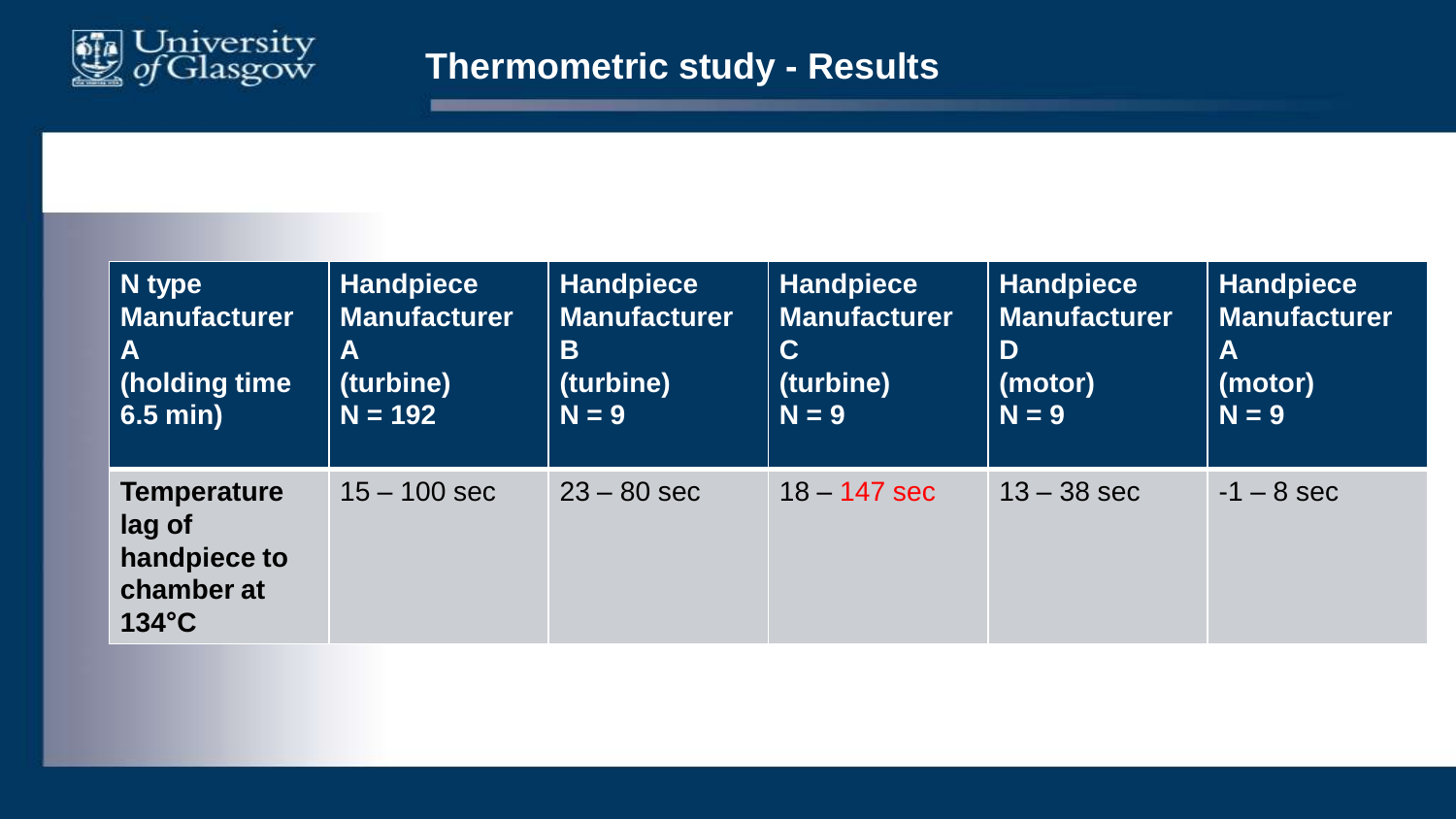### Temperature difference chamber vs handpieces in type N process



#### Time (min:sec)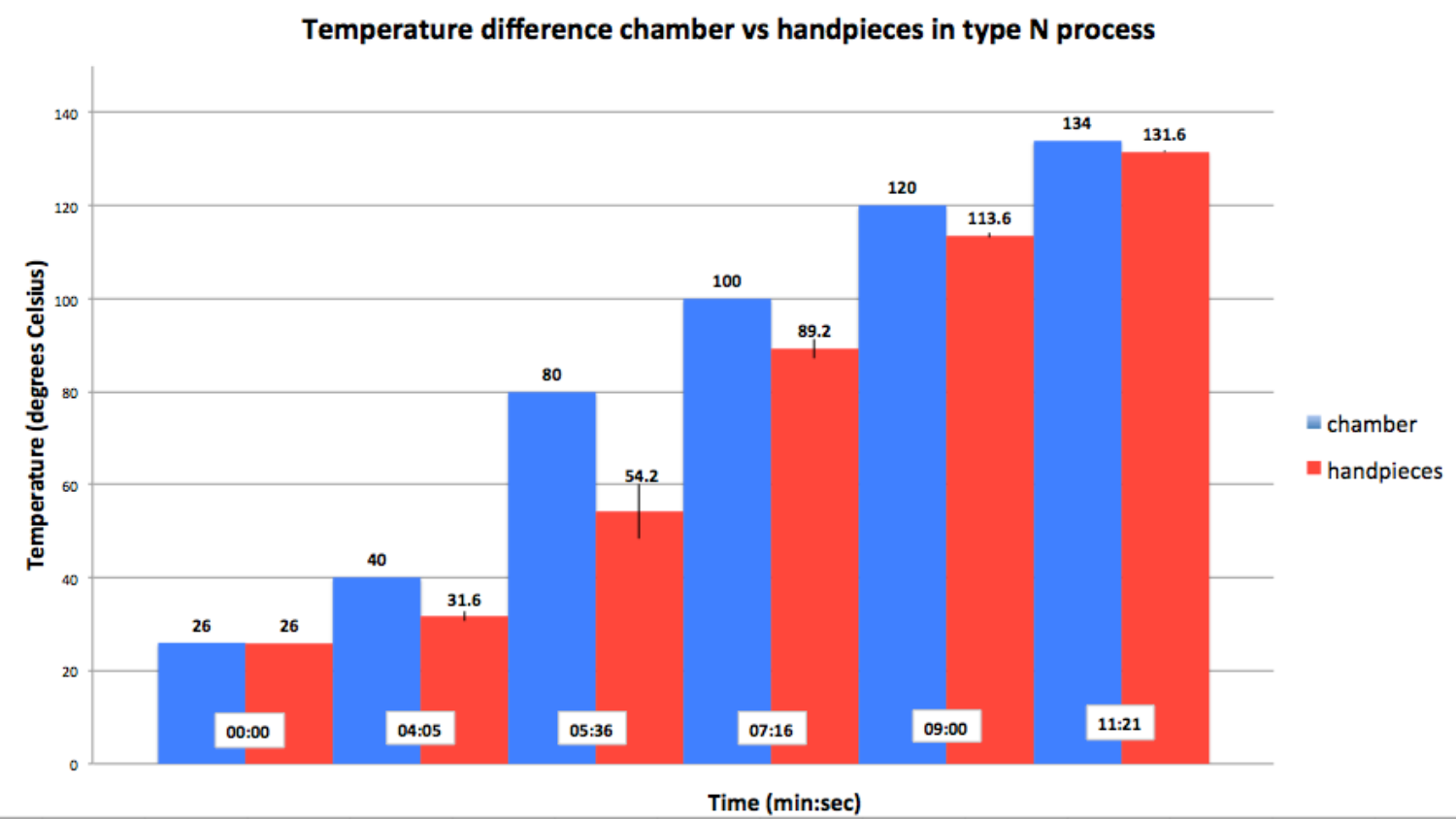

## **Thermometric Study - Results**

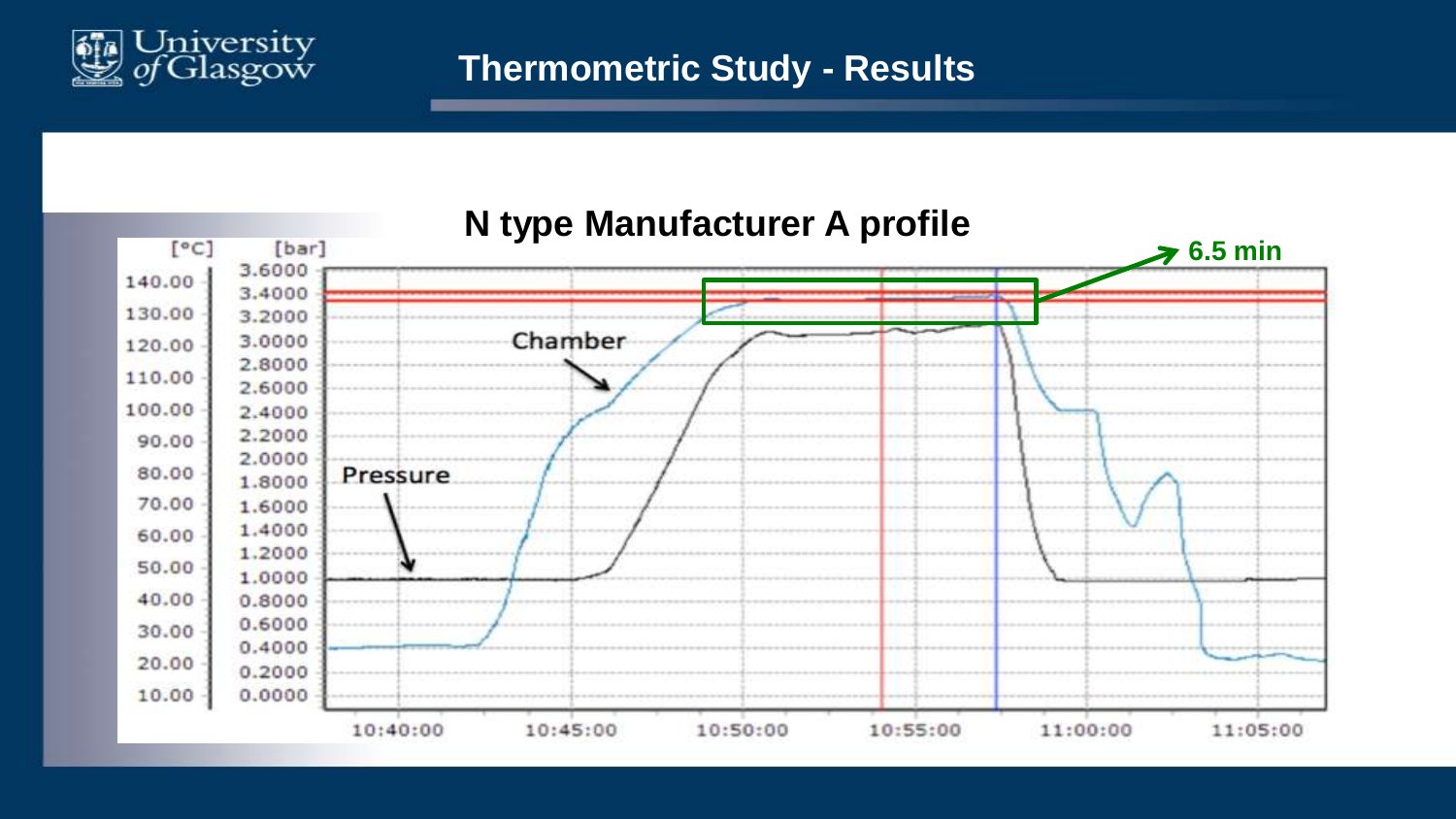

- Thermometric study
- Chemical indicator study

investigate if chemical indicator strips (used in the Browne helix pcd, class 2) perform a pass at different locations inside the handpiece using a type N sterilization process

• Biological indicator study

determining whether a non-vacuum sterilization process effectively inactivates spores of *Geobacillus stearothermophilus*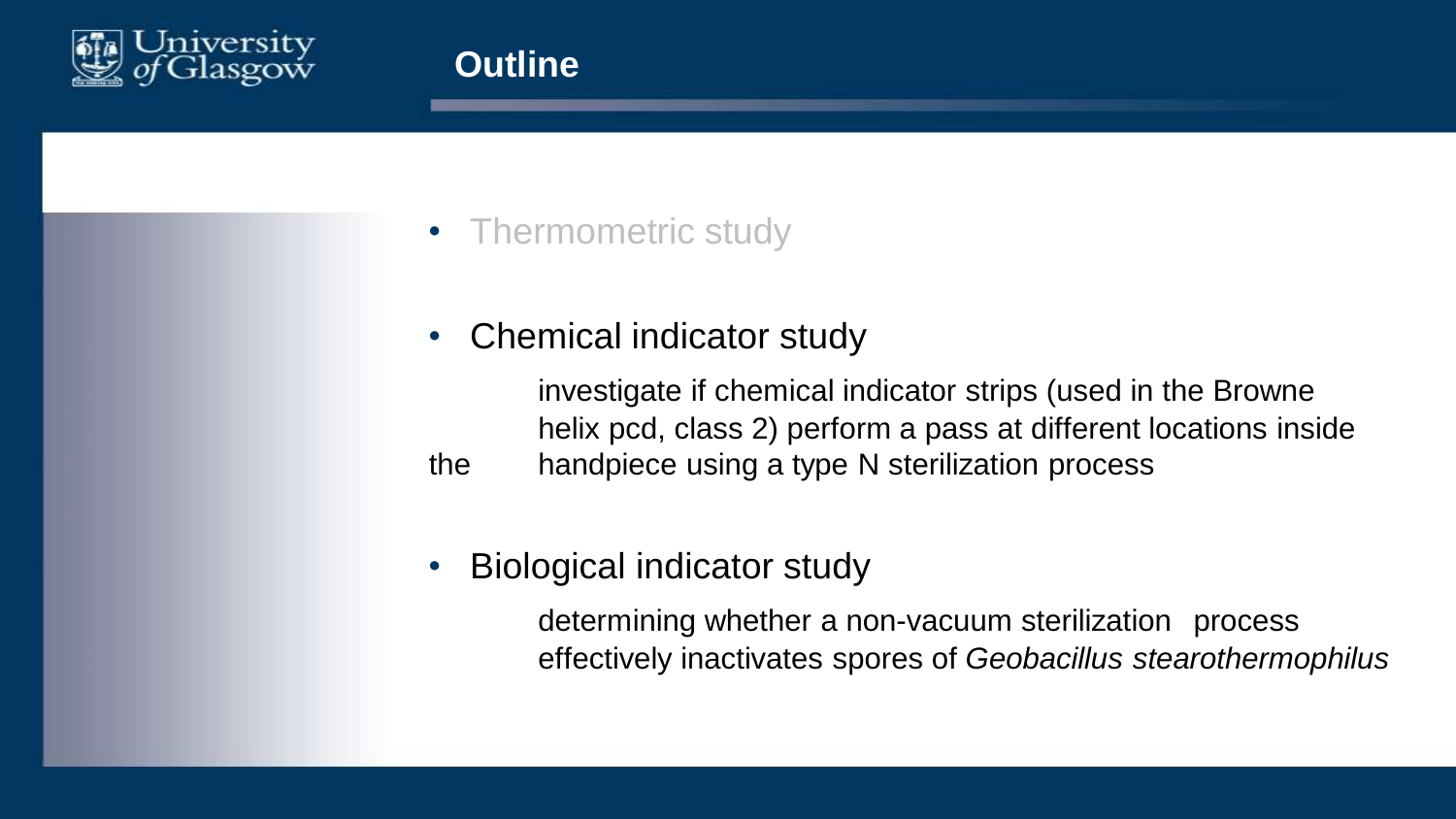

- **Method:**
- Type N machines (N=4)
- Type B machines (N=1)
- Handpiece types/makes:
	- $-$  Turbines (N=1)
	- Slow speed motors (N=1)
	- Surgical handpiece (N=1)
- **Loads** 
	- Small
	- Full (as per sterilizer manufacturer's instructions)
- Orientation of handpieces: horizontal in center of chamber
- Control Browne's helix pcd, BDT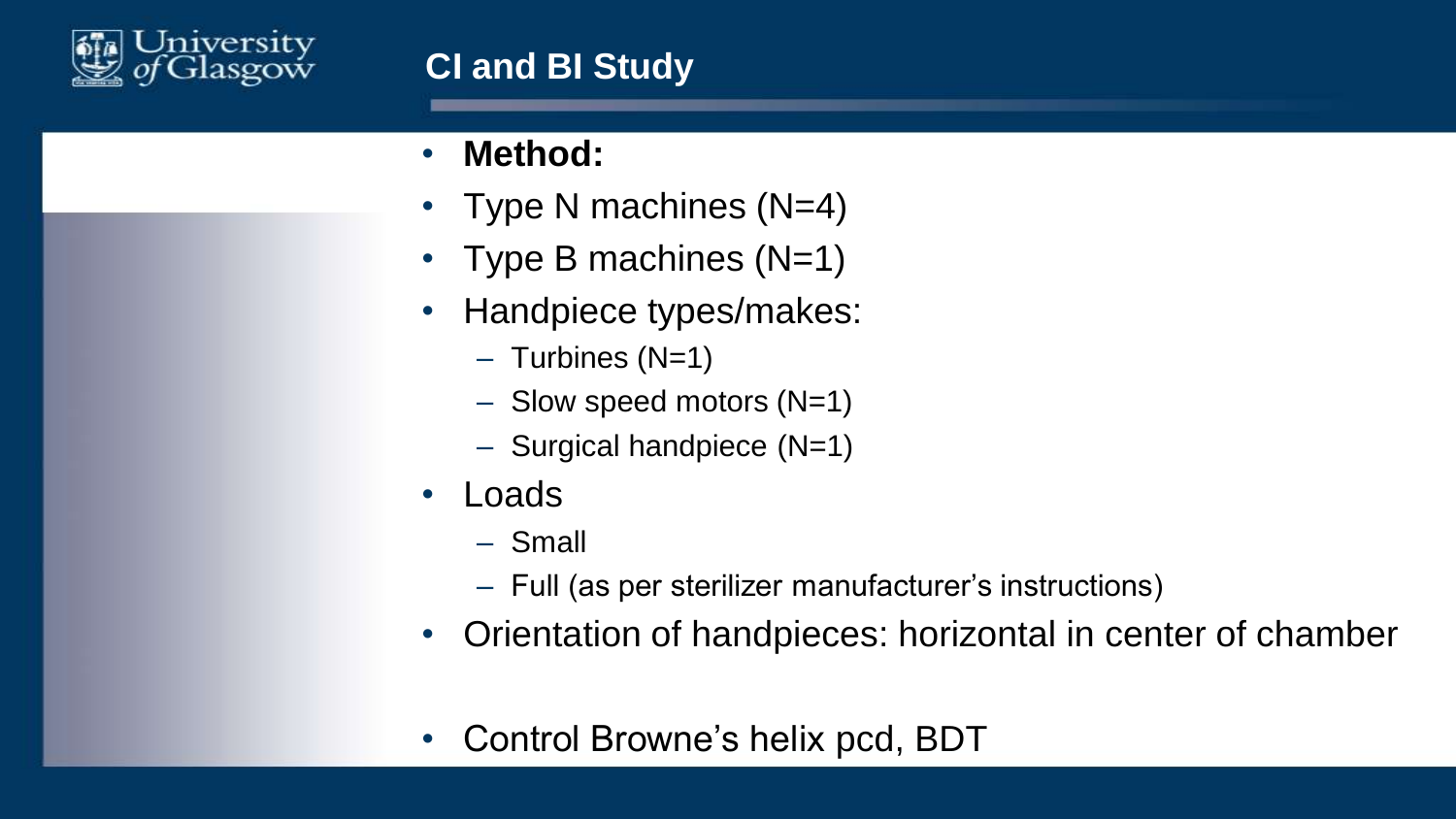



- **Method:**
- ellab data loggers (teflon,  $D = 2$  mm)
- Browne's Helix chemical indicators (class 2)
- *Geobacillus stearothermophilus* spores on paper strips (Excelsior, population  $2.5 \times 10^6$  spores per strip,  $D_{121} = 2.3$  min)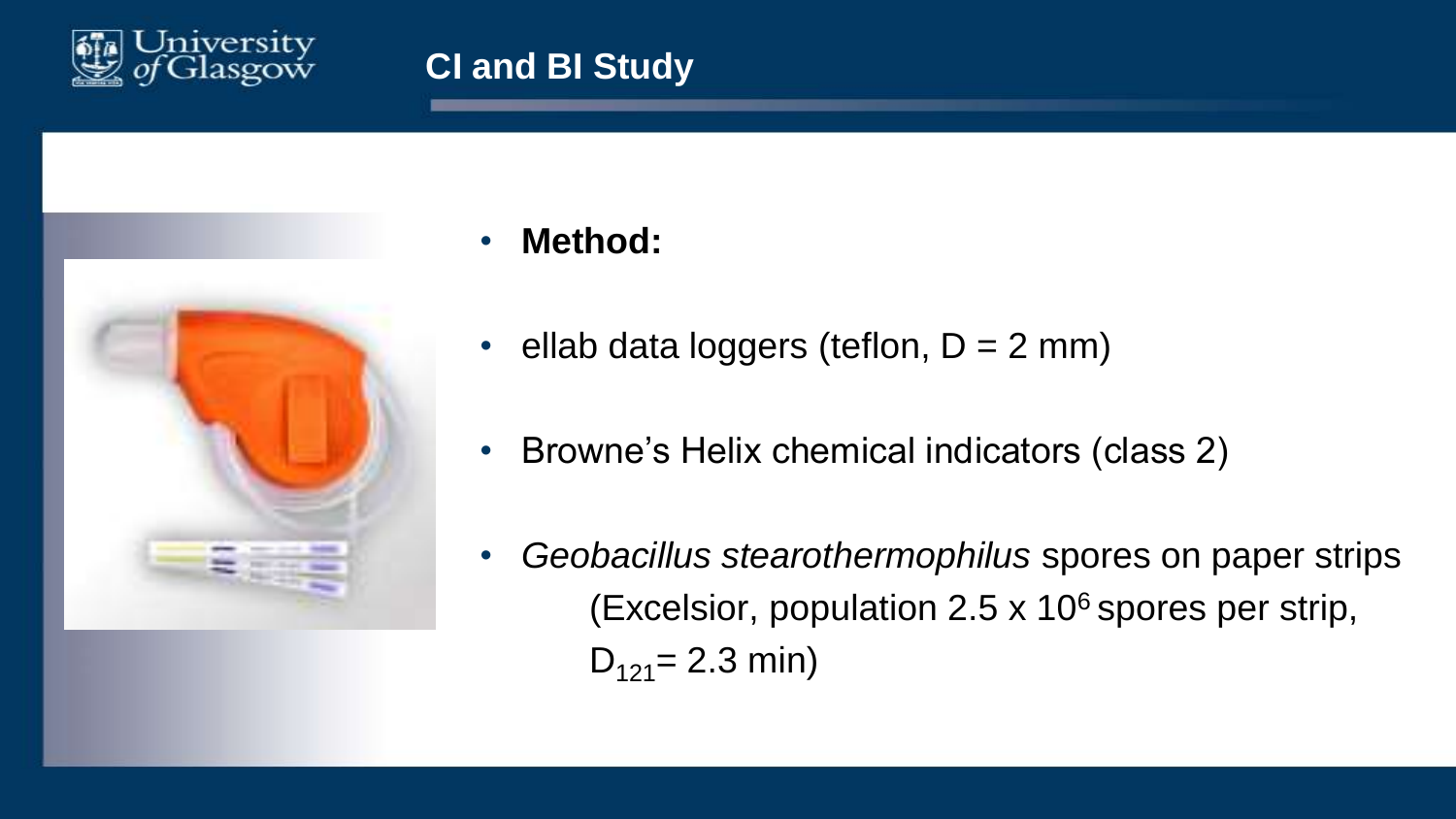

- **Method:**
- Chemical indicators:
	- Visual assessment
- Spore recovery method:
	- $-$  TSB at 56 $^{\circ}$ C
	- Checked for growth every 24 h over 8 days
	- Plated onto Tryptone Soy Agar  $\rightarrow$  Gram Stain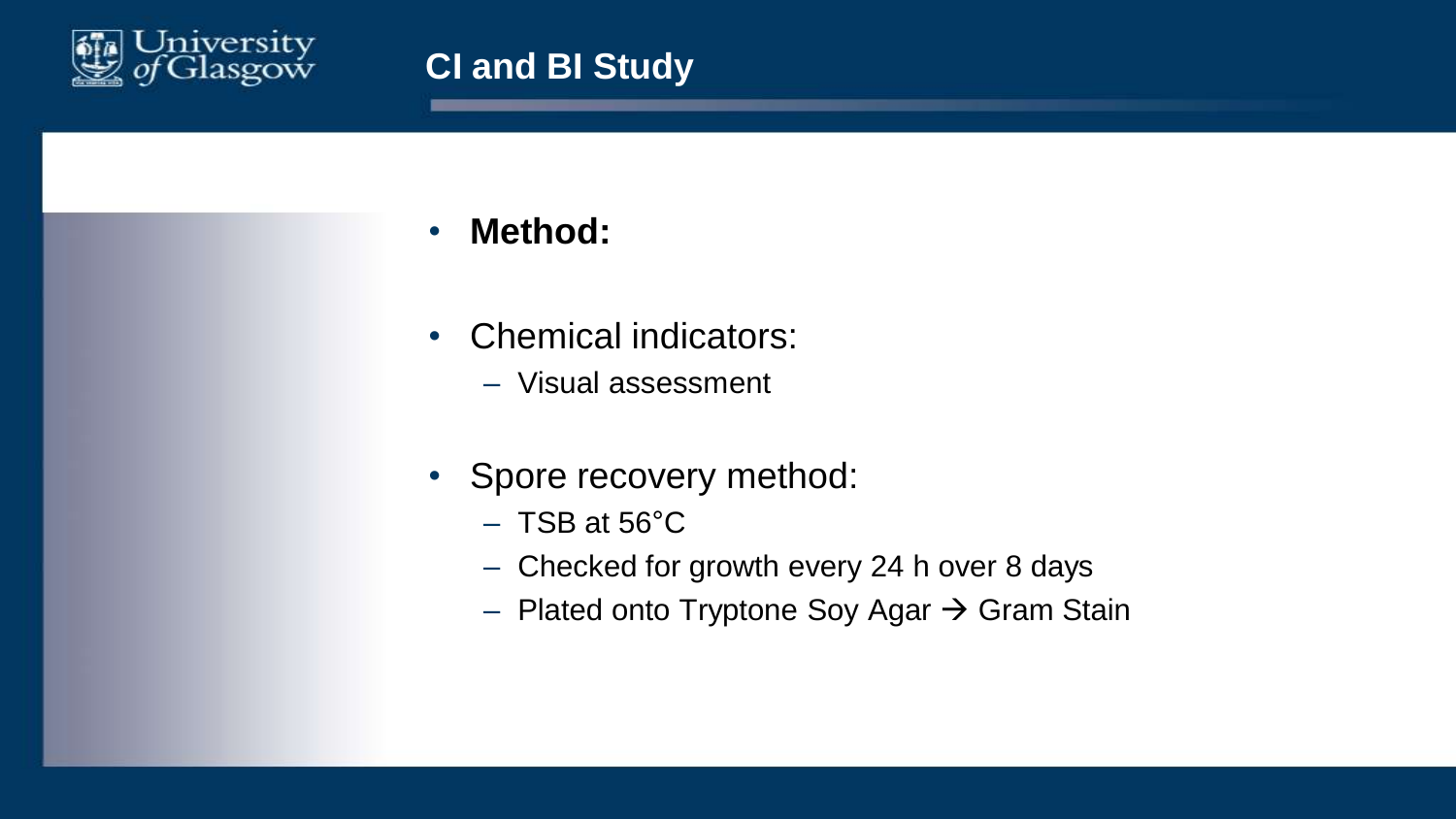

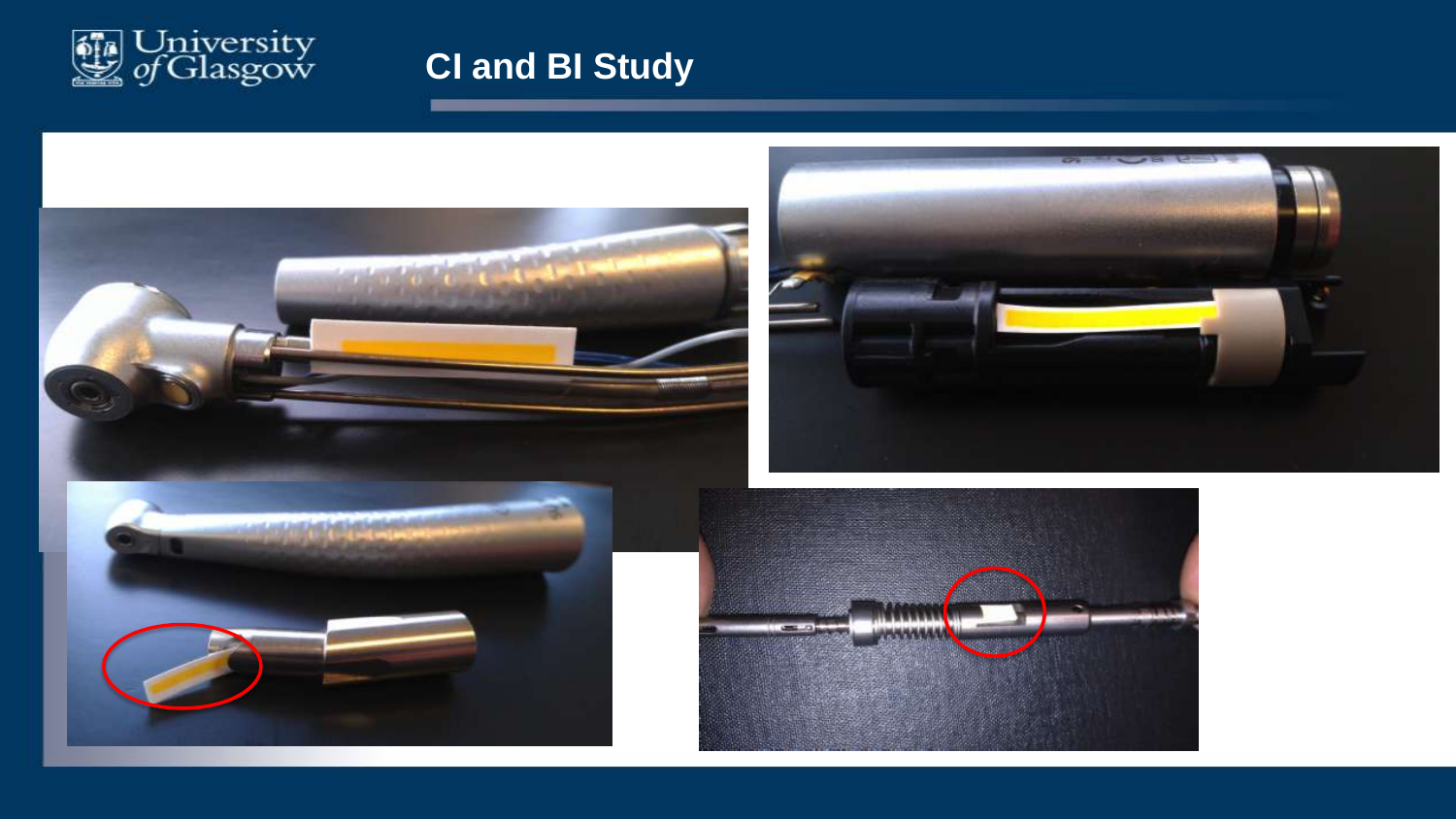



 $d = 0.9$  mm **l=85 mm, v=0.054 ml**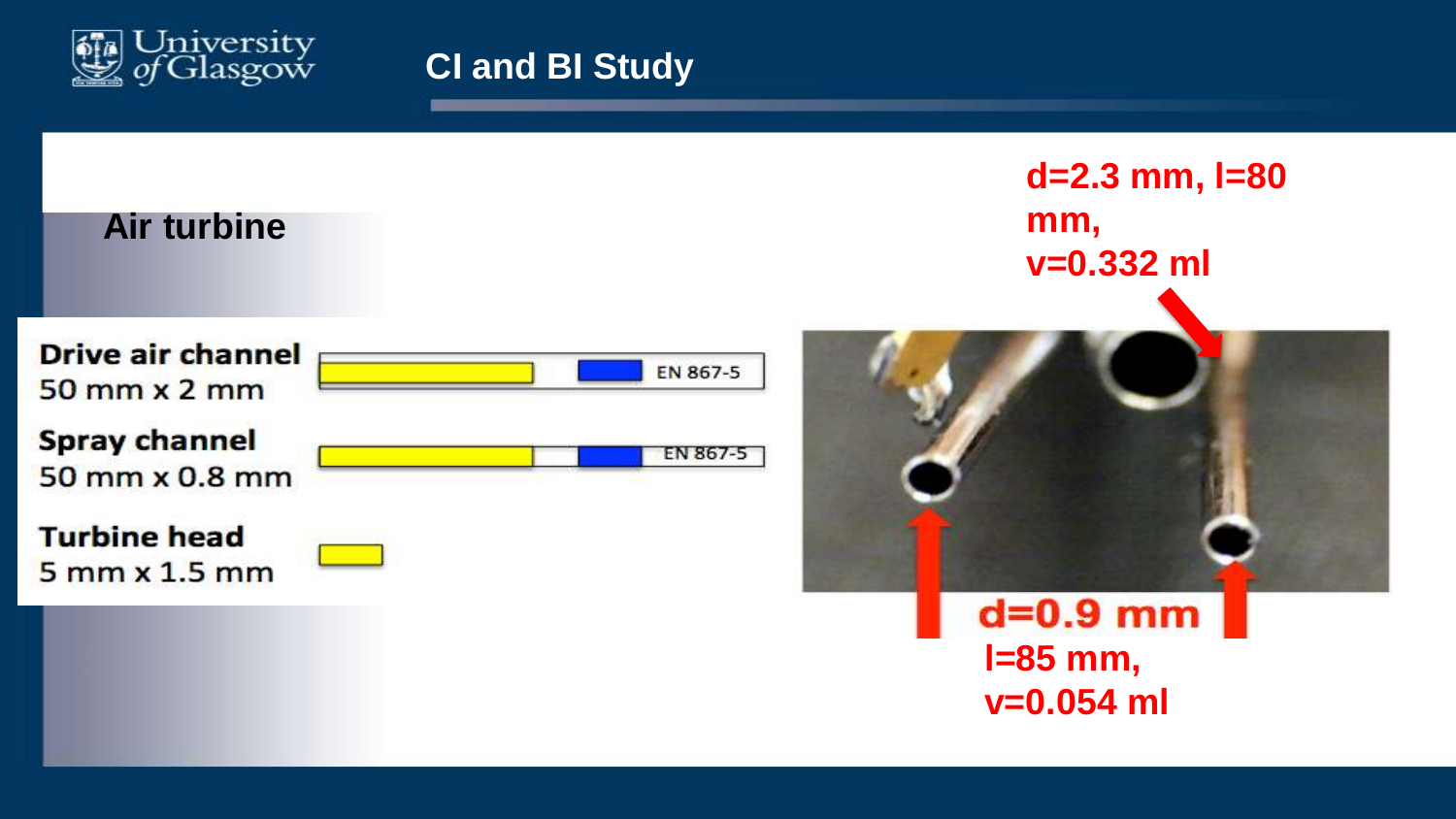

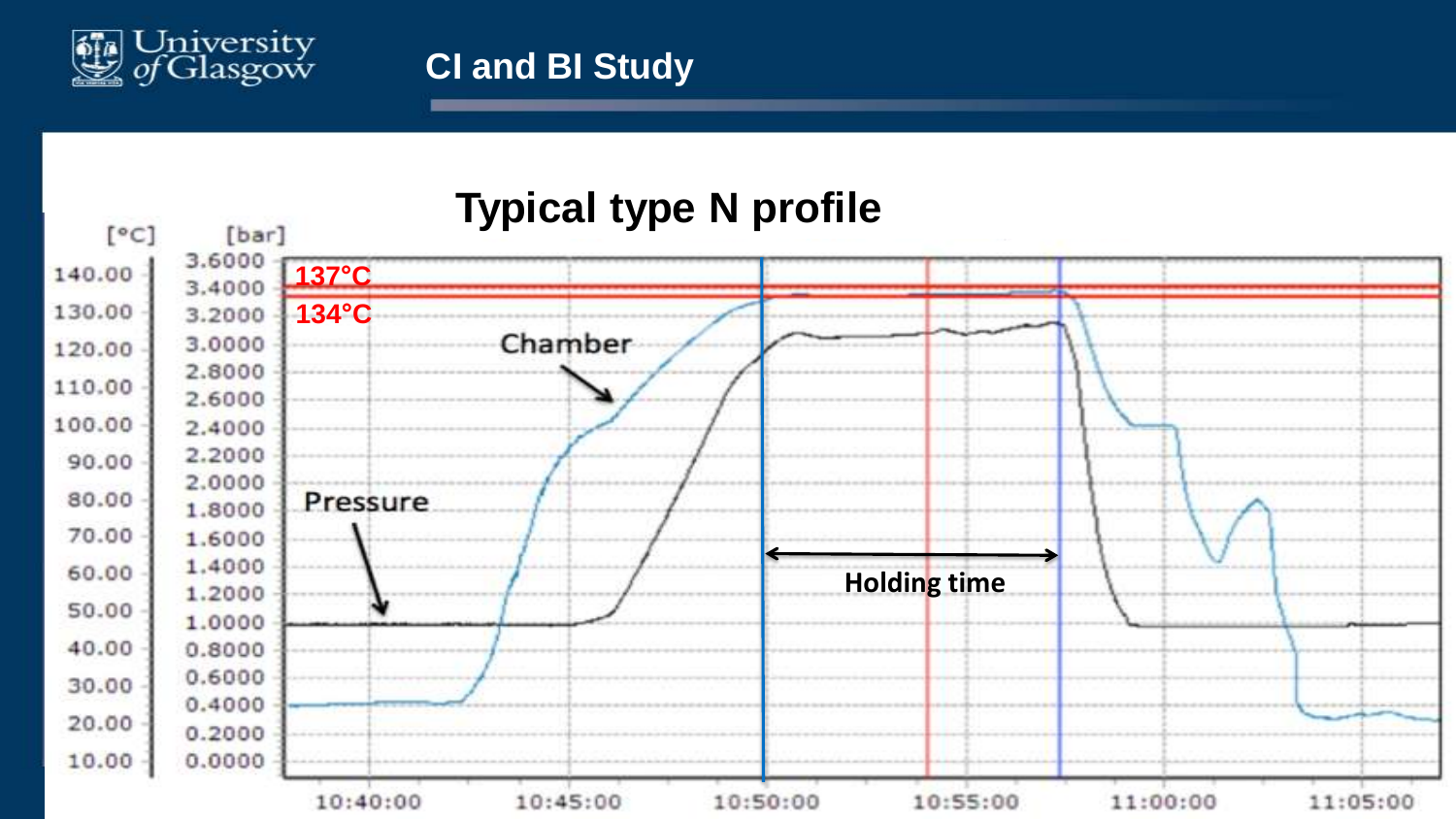

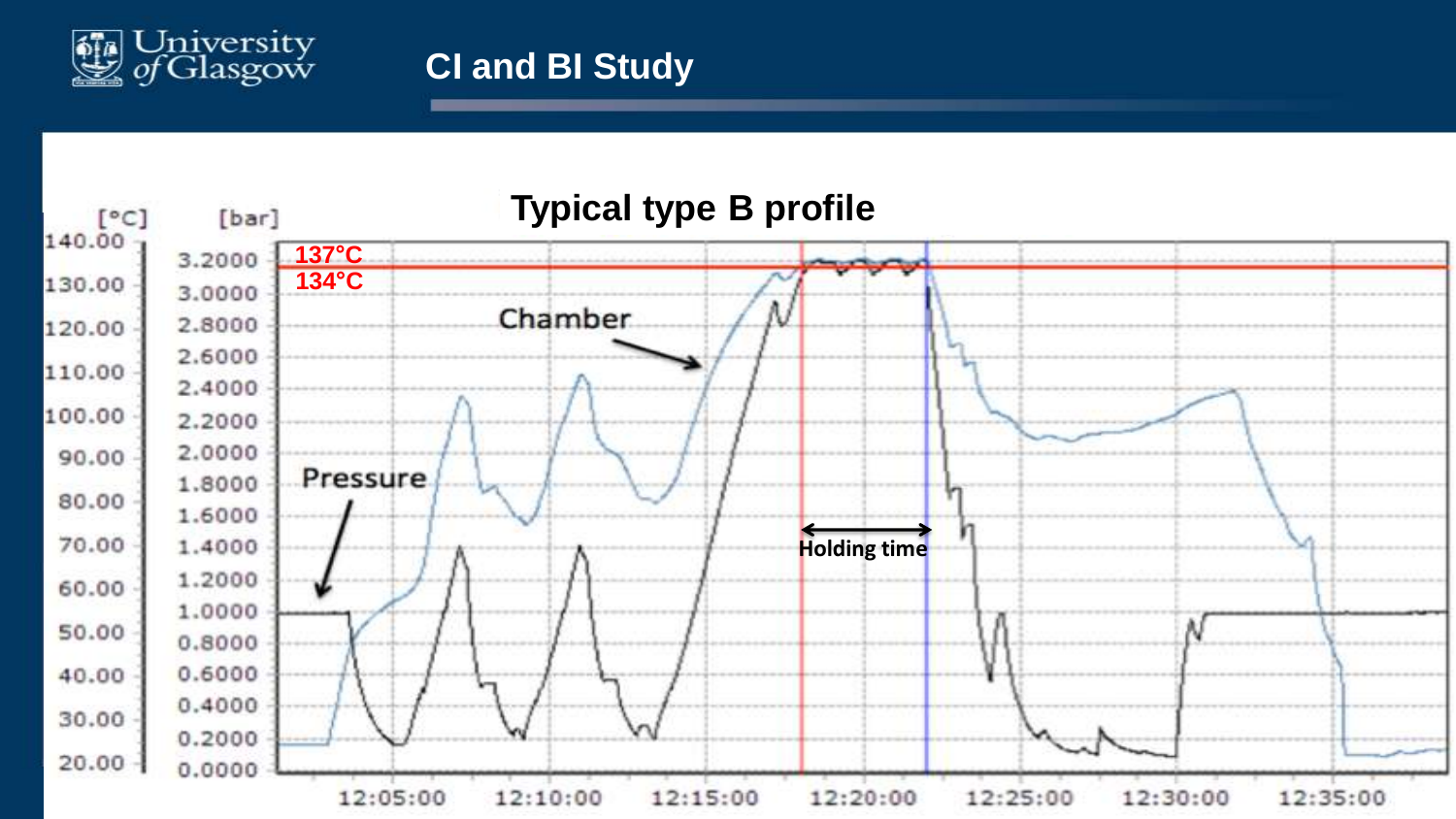

## **CI and BI Study - control**

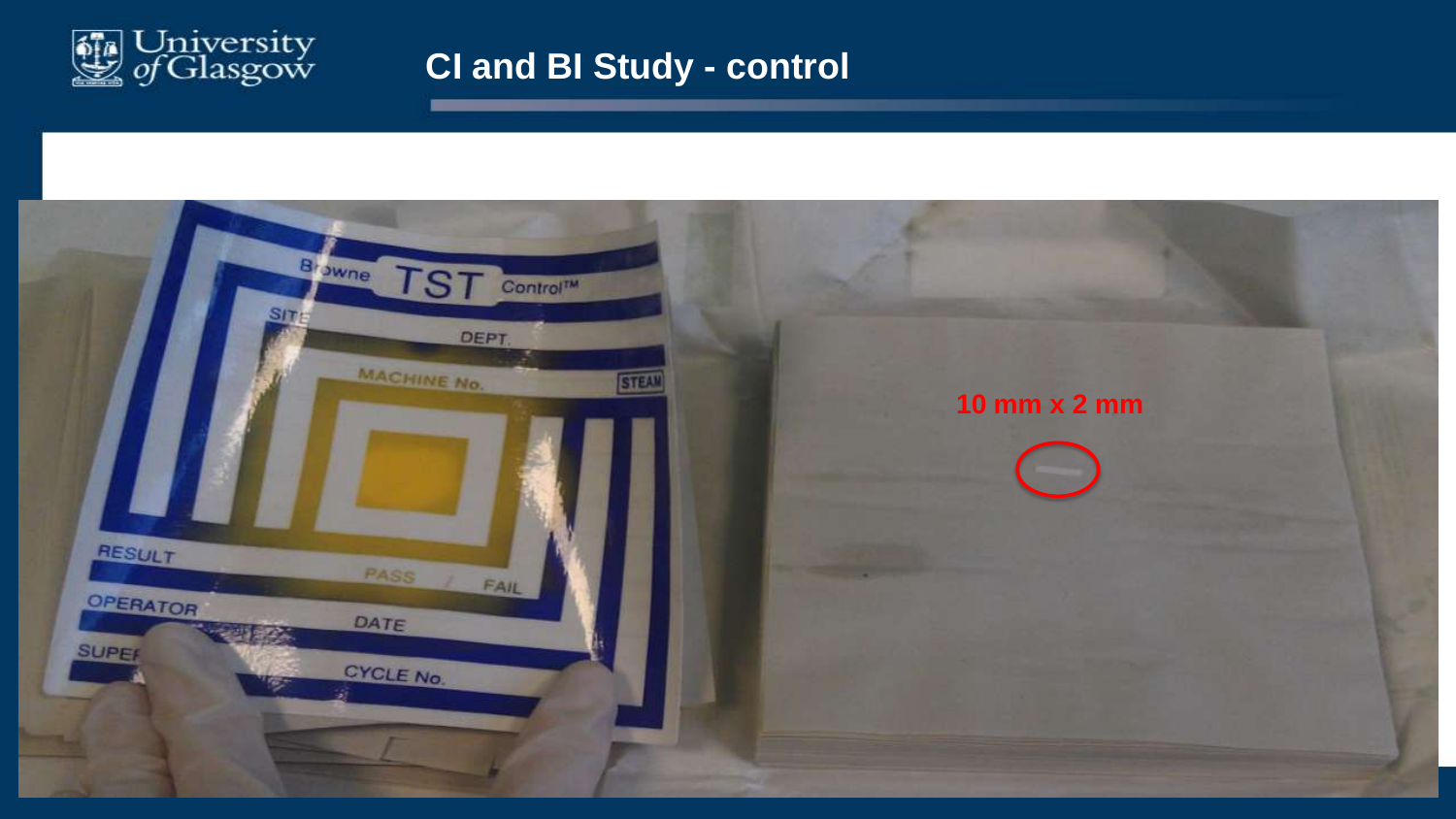

## **CI and BI Study - Results**

**1 + 1 (safety) min at 134°C (Perkins, 1956)** → 2 + 1 (safety) min at 134°C (1<sup>st</sup> MRC repo

| 3 sets of 3<br>different<br>handpieces<br>per cycle                           | <b>Type N</b><br><b>Manufacturer</b><br>A | <b>Type N</b><br><b>Manufad</b><br>Β |
|-------------------------------------------------------------------------------|-------------------------------------------|--------------------------------------|
| Holding time at<br>$134^{\circ}$ C                                            | 6 min 30 sec                              | 6 min 30                             |
| <b>Temperature</b><br>lag of<br>handpiece to<br>chamber at<br>$134^{\circ}$ C | $15 - 100$ sec                            | $25 - 39s$                           |
| <b>BI</b> fail                                                                | 0/108                                     | 1/108                                |
| <b>CI</b> fail                                                                | 0/108                                     | 0/108                                |



\* straight surgical handpiece back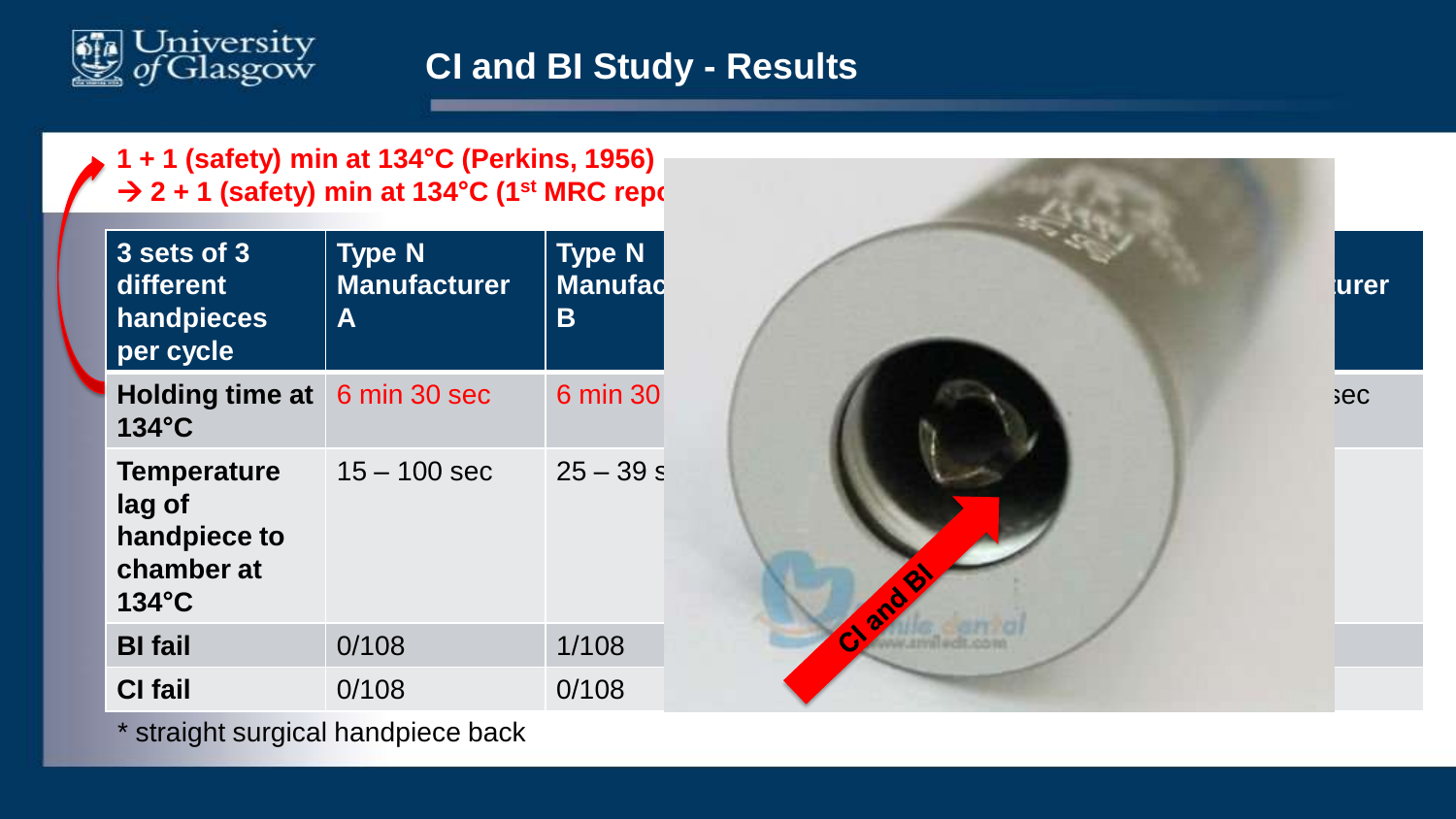

- Steam penetration into dental handpiece lumens is impaired using type N process.
- More difficult to ensure sterility in surgical handpieces.
- It can not be assumed that all type N machines and all handpiece types are compatible.